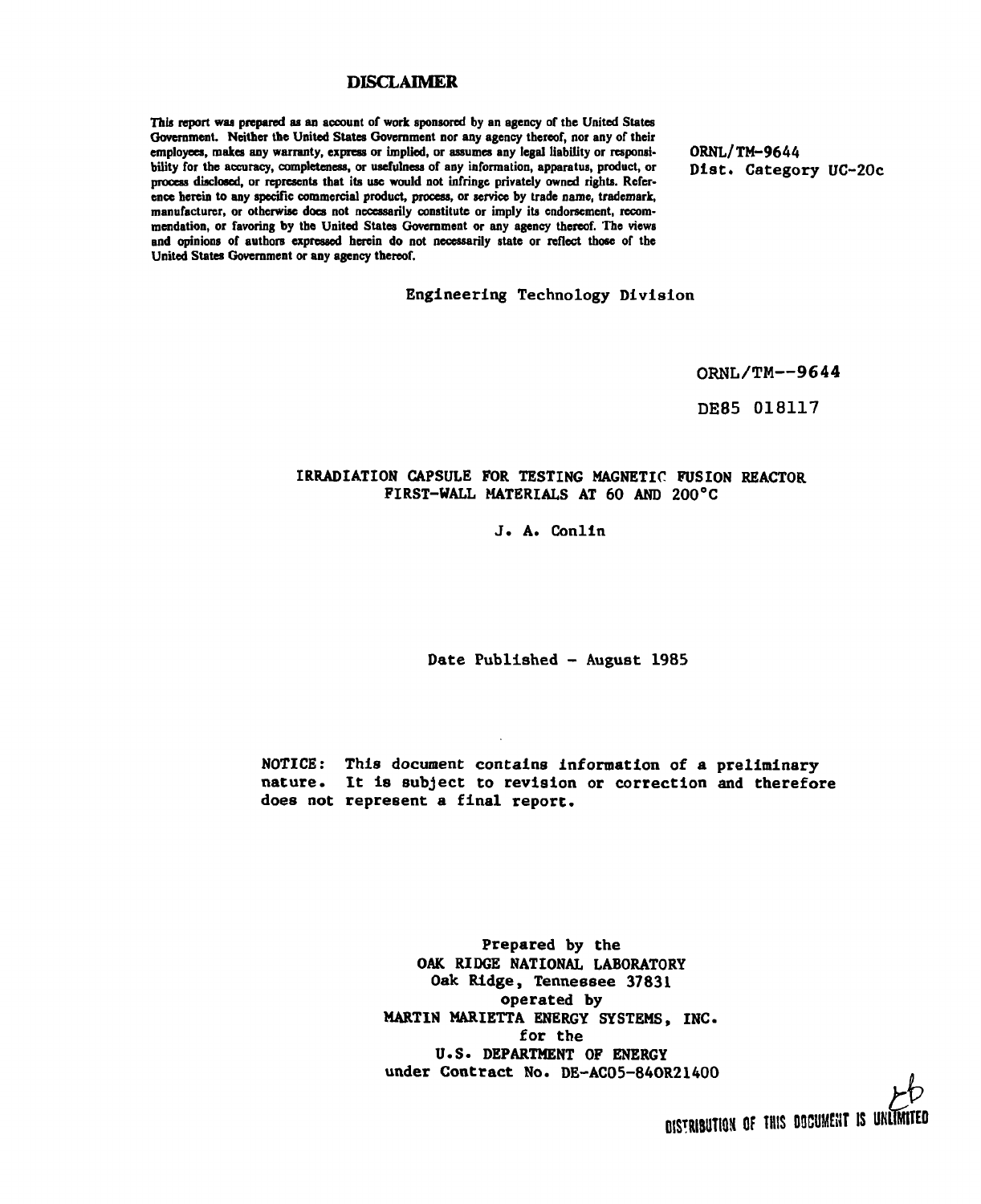# **CONTENTS**

 $\mathcal{L}_{\mathcal{A}}$ 

 $\mathcal{L}$ 

 $\langle \bullet \rangle$ 

## Page

 $\overline{a}$ 

| $\mathbf{I}$ .                                      | $\mathbf{1}$            |
|-----------------------------------------------------|-------------------------|
| 2.                                                  | $\overline{\mathbf{3}}$ |
| 3.                                                  | $\boldsymbol{4}$        |
| 4.                                                  | 9                       |
| 5.                                                  | 10                      |
| 6.                                                  | 18                      |
|                                                     | 18                      |
|                                                     | 18                      |
|                                                     | 18                      |
|                                                     | 19                      |
| MFE-6J IRRADIATION CAPSULE SPECIMENS<br>APPENDIX A. | 21                      |
| MFE-6J CAPSULE FLUID FLOW TESTS<br>APPENDIX B.      | 25                      |
| ANALYSIS OF THERMAL PERFORMANCE ,<br>APPENDIX C.    | 31                      |

 $\omega$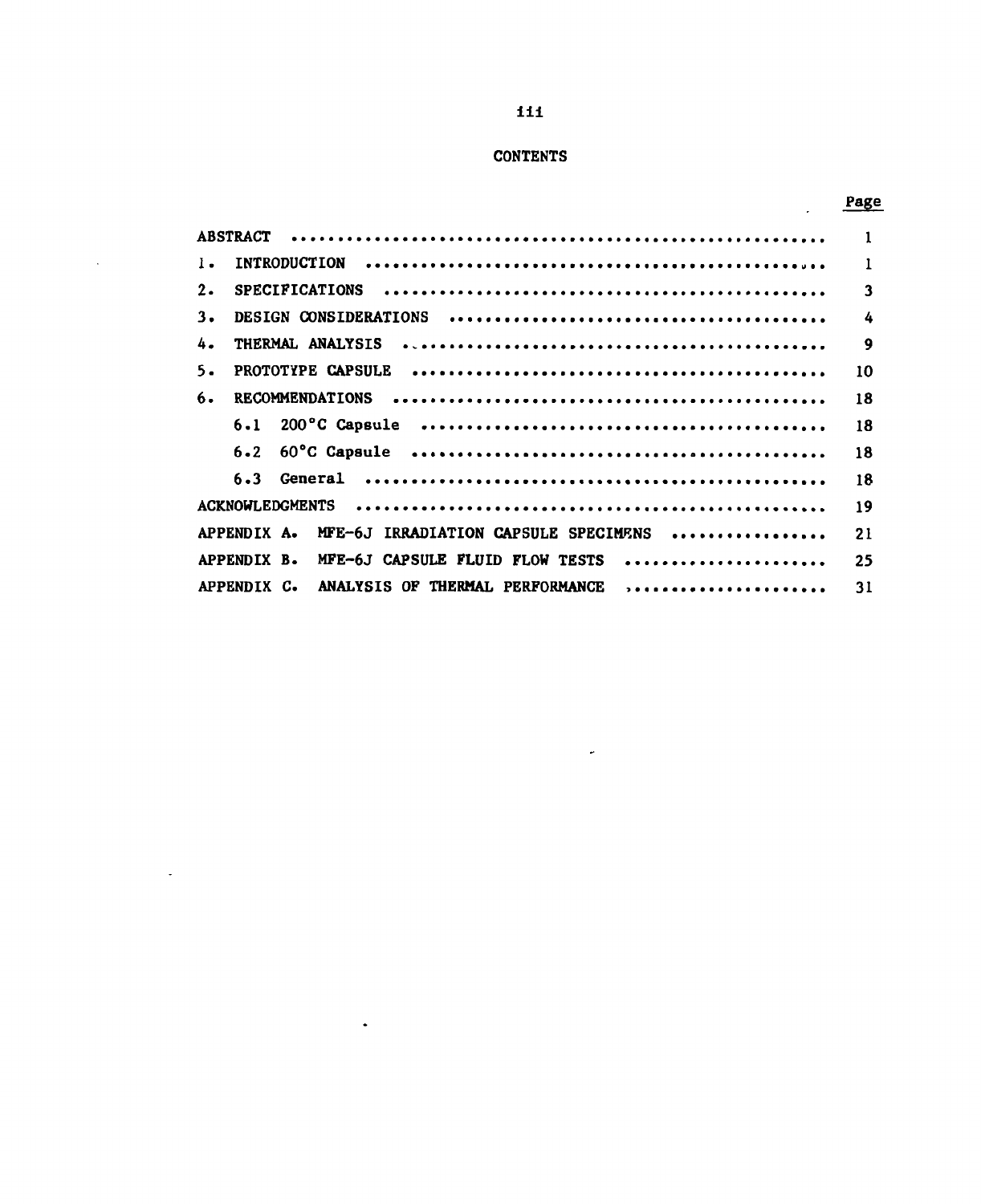### IRRADIATION CAPSULE FOR TESTING MAGNETIC FUSION REACTOR FIRST-WALL MATERIALS AT 60 AND 200°C

### J. A. Conlin

#### ABSTRACT

A new type of irradiation capsule has been designed, and a prototype has been tested in the Oak Ridge Research Reactor (ORR) for low-temperature Irradiation of Magnetic Fusion Reactor first-wall materials. The capsule meets the requirements of the joint U.S./Japanese collaborative fusion reactor materials irradiation program for the irradiation of firstwall fusion reactor materials at 60 and 200°C. The design description and results of the prototype capsule performance are presented.

#### 1. INTRODUCTION

A joint U.S./Japanese collaborative irradiation program to evaluate the irradiation damage to candidate first-wall Magnetic Fusion Energy (MFE) Reactor materials has been established. This is an extension of the ongoing U.S. MFE materials irradiation program that has been In progress for a number of years. A part of the joint program is the irradiation of Japanese and U.S. material specimens in the Oak Ridge Research Reactor (ORR) at 60 and 200°C in a capsule, with the provision for tailoring the neutron flux spectrum to closely match the helium production/atom displacement ratio  $(12/1)$  that is expected in a fusion reactor first wall. This Is possible in thermal reactor irradiations of nickel-bearing alloys due to the generation of helium voids from the Lwo-step reaction:

 $58M + n + 59M$ .

 $59N_1 + n + 56F_2 + \alpha$ .

It is necessary, however, to "tailor" or harden the neutron spectrum as the Irradiation progresses. If the spectrum is not tailored, the heliumto-atom displacement ratio will, as helium precursor  $5\%$ Ni builds up, exceed that of a fusion reactor.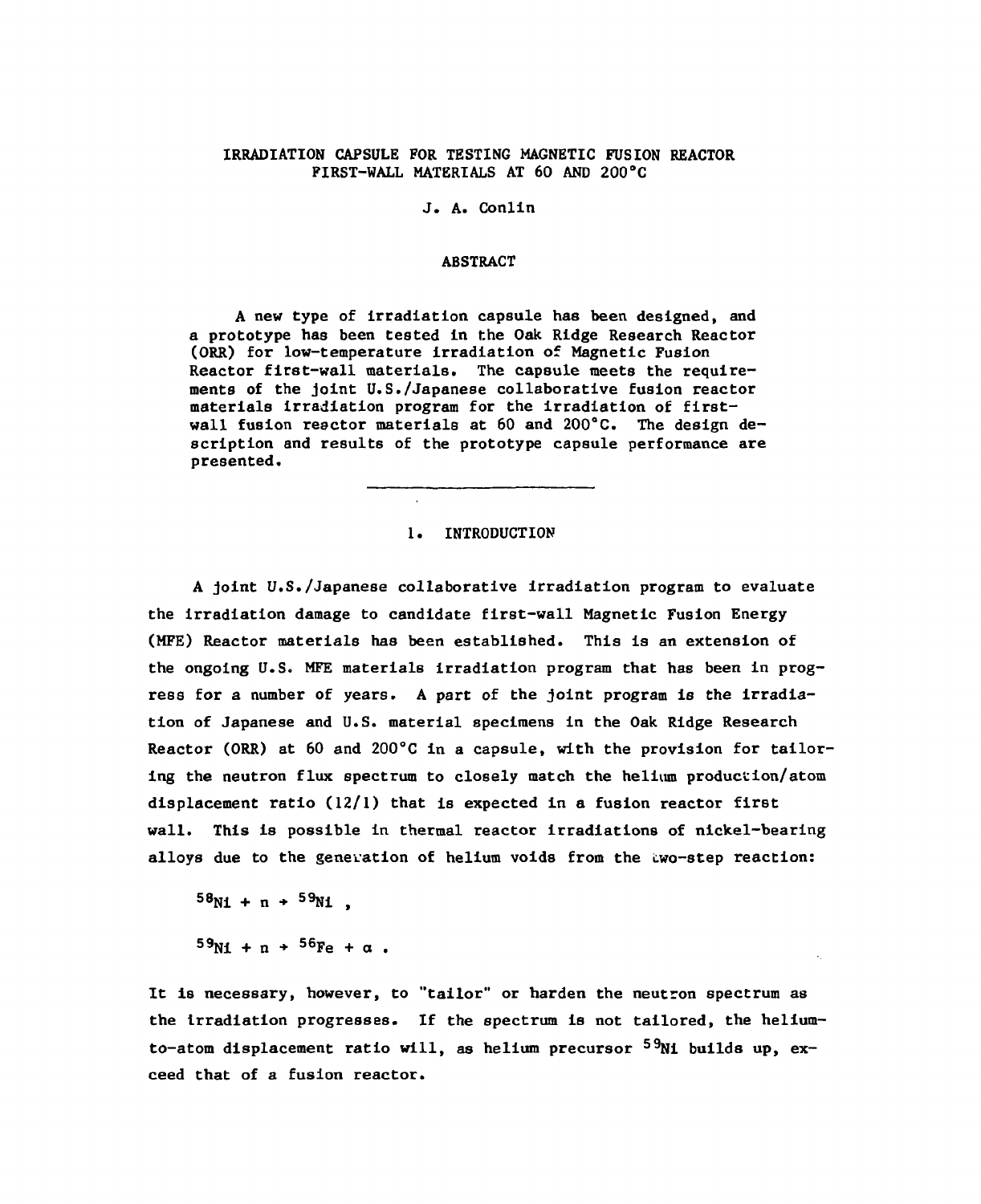The spectral tailoring in the ORR is accomplished by varying the amount of neutron moderator and thermal neutron absorber material surrounding the experiment. The experiments occupy a  $3-$  by  $3-$ in. ORR core fuel position. Initially, the medium surrounding the specimen capsule is water with as little structural material as possible. As the irradiation progresses, the surrounding water medium is replaced with aluminum, except for a small coolant water annulus. Subsequently, a thermal neutron absorber (hafnium) is added to harden the flux spectrum further.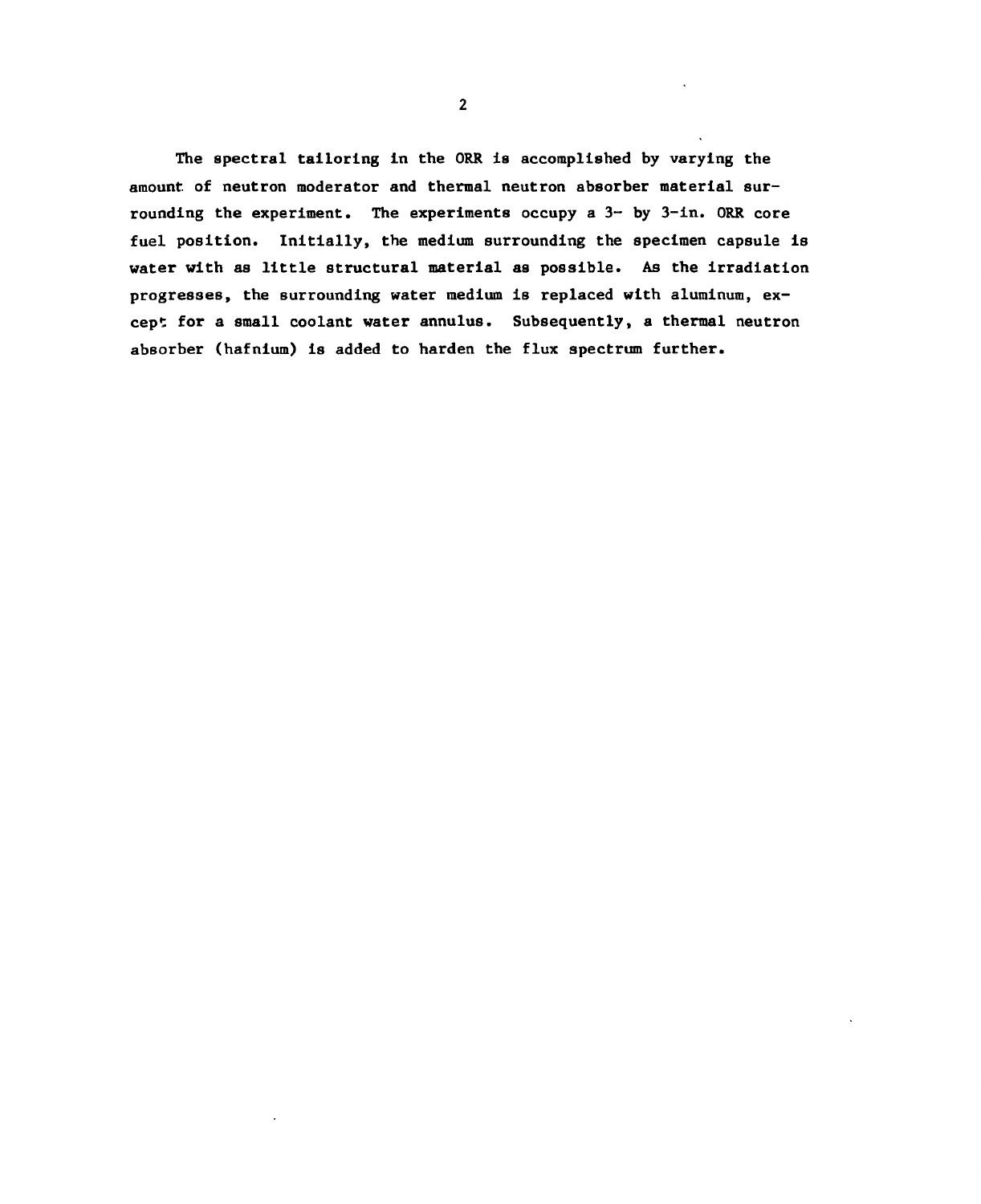#### 2. SPECIFICATIONS

The specifications for this capsule were detailed in the U.S./ Japanese agreement. The agreement calls for four irradiation temperatures, 60, 200, 300, and 400°C. The 300 and 400°C irradiations are to be carried out using an existing Oak Ridge National Laboratory-ORR capsule design (series MFE-4) with modifications to accommodate a different specimen complement than that of the earlier U.S. capsules. The 60 and 200°C case required a completely new design since those temperature ranges cannot be accommodated in the MFE-4 configuration.

The specimen complement requested for each temperature is listed below:

| Specimen type       | Number of<br>specimens |
|---------------------|------------------------|
| Flat tensile (SS-1) | 96                     |
| Grodzinski fatigue  | 96                     |
| Pressurized tube    | 16                     |
| Crack growth        | 40                     |
| TEM disks           | 360                    |

The specimen details are illustrated in Appendix A.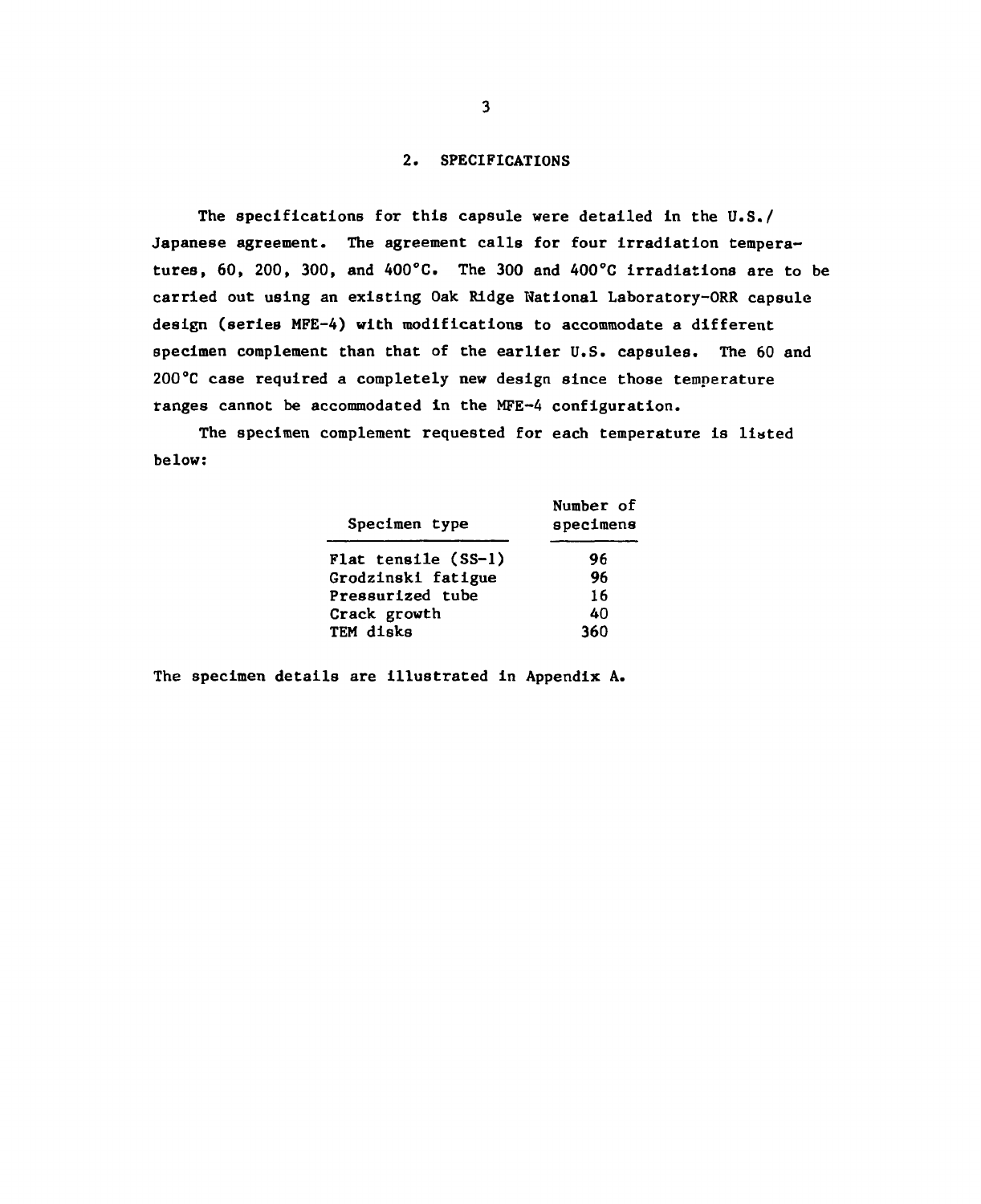#### 3. DESIGN CONSIDERATIONS

All specimens are stainless steel and are compatible with the ORR coolant water. Since the coolant water enters the reactor at 50°C, the simple solution to the 60°C irradiation was to cool the specimens by direct immersion in the reactor coolant.

The 200°C case presented a different, and much more difficult, problem. Previous capsule designs, the MFE-4 series, have the specimens immersed in liquid metal (NaK) as a heat transfer medium. The NaK is contained "n a double-walled vessel with a small gas gap between the two walls. The gas gap is filled with a controlled mixture of inert gases  $-$ He and Ne or He and  $Ar - which$ , by reason of the variable thermal conductivity of the gas mixture, provides a means of temperature control. The double wall also provides the double containment required for irradiating sizable quantities of NaK in the reactor core.

It is not feasible to use this configuration for 200°C irradiation because of the relatively high gamma heating rate (to 8 W/g) of the ORR core. The mass and thermal resistance of a capsule of the MFE-4 type is such that the minimum operating temperature attainable is well above 200°C even if no gas gap were included for temperature control.

A number of new configurations and materials combinations were considered as means of achieving the desired temperature. The design finally chosen is a concentric arrangement with the 200°C specimens in a central capsule surrounded by the 60°C specimens in an annular structure. An annular coolant water passage is provided between the two assemblies.

Figure 1 is a horizontal cross section through the specimen region of the capsule, whereas Fig. 2 is a vertical cross section along the centerline. The entire assembly fits into an aluminum core piece that has the external configuration of an ORR fuel element and a cylindrical axial hole through its center. The capsule is cooled by reactor coolant water that passes through the core piece and over the capsule.

The 60°C specimen holder is a stainless steel cylinder with vertical grooves on its outer surface into which the specimens are placed. A thin-wall stainless steel sleeve slips over the assembly to hold the specimens in place. The grooves extend beyond the sleeve at each end so

 $\overline{4}$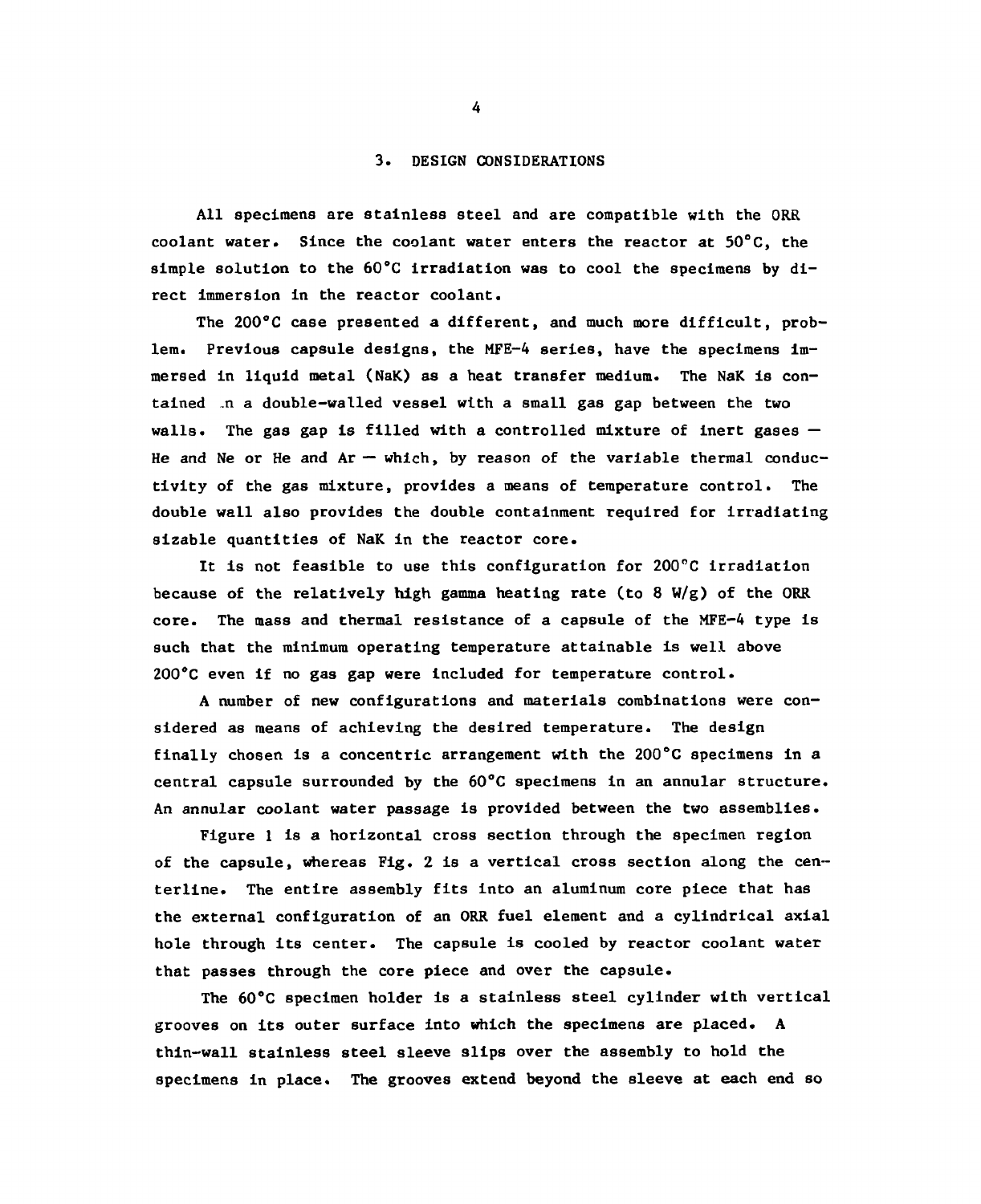ORNL-DWG 84-6615R2 ETD



Fig. 1. Horizontal cross section through specimen region of irradiation capsule MFE-6J

that coolant water can pass over the specimens. An annular orifice at the upper end of the sleeve provides a pressure drop of  $\sim 20,000$  Pa (3 psi) to ensure that there will be some flow through the grooves and over the specimens. The water flow over the inner and outer surfaces of the 60°C assembly removes most of the heat. The flow in the grooves ensures that no gas pockets or stagnated water regions occur in the specimen cavities.

The 200°C capsule assembly fits within the inside diameter of the 60°C assembly and is cooled by the water flow in the annulus between the two assemblies and internally by a reentrant water coolant tube that enters at the bottom (Fig. 2). A portion of the water passing over the outer surface enters the reentrant tube through a lantern gland and exits through a central tube. A disk at the bottom of the capsule serves to center the 200°C assembly within the 60°C assembly and also functions as an orifice plate to distribute part of the water into the reentrant tube.

 $\mathbf{r}$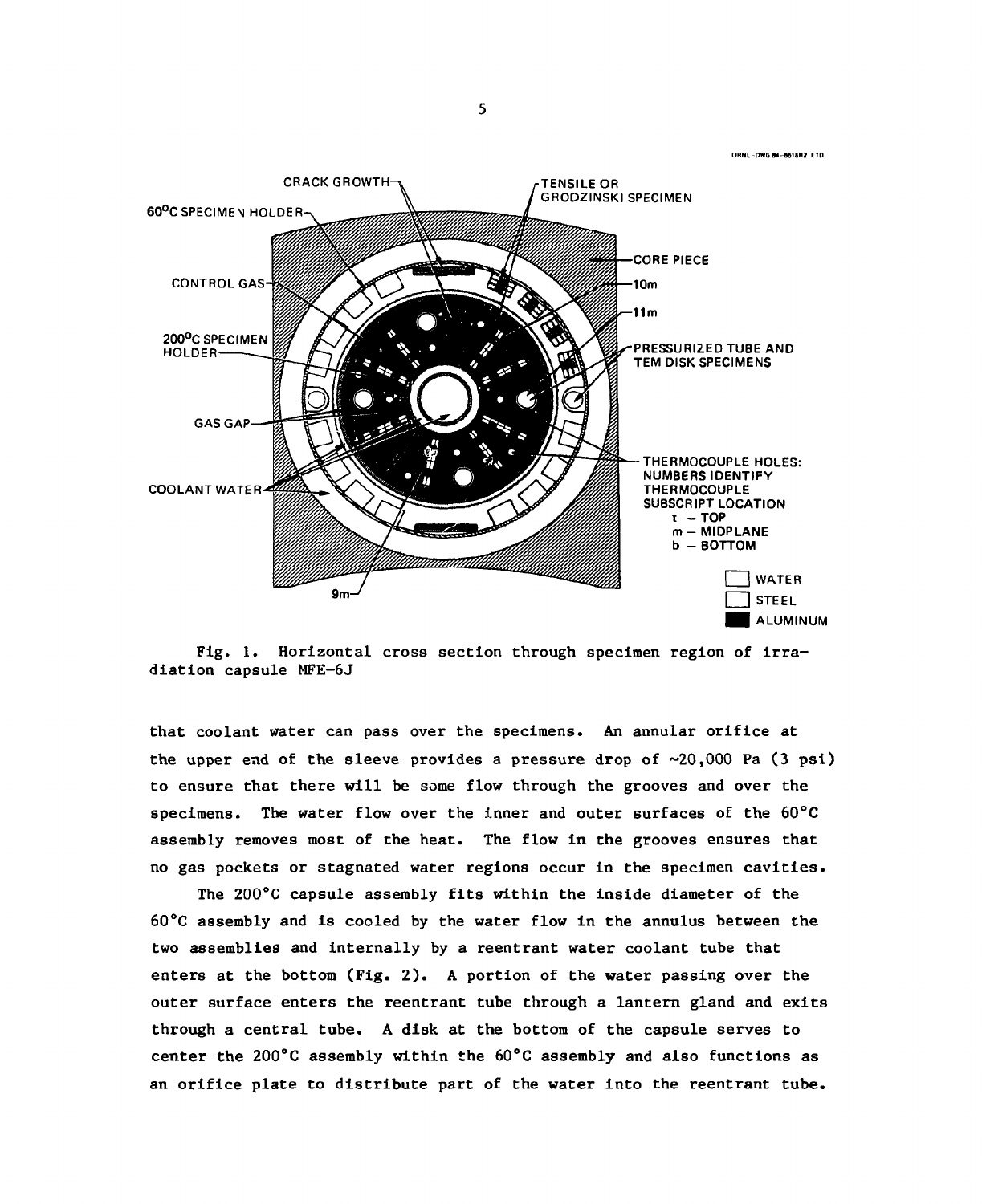

Fig. 2. Vertical cross section through in-core region **of** Irradiation capsule MFE-6J.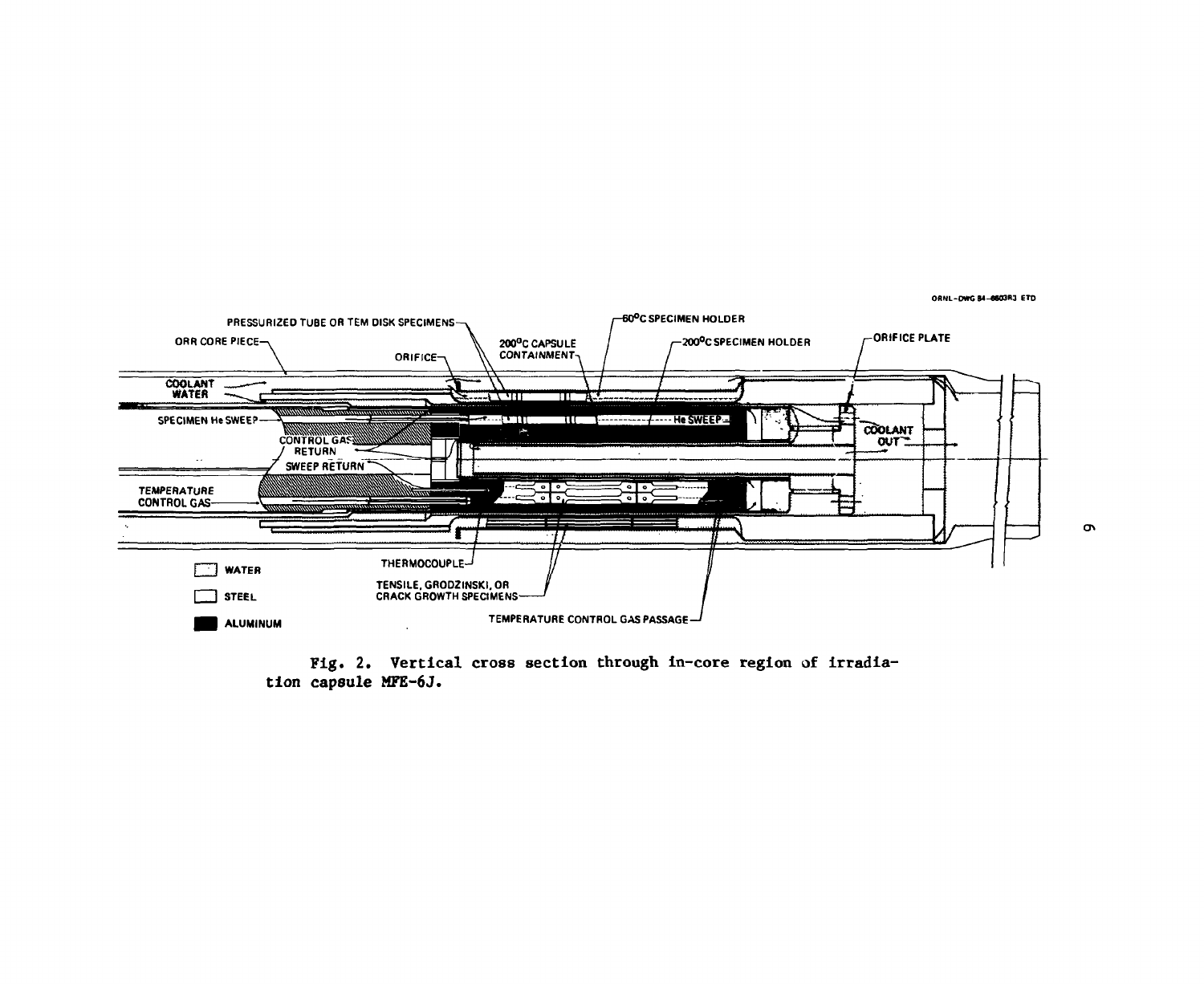The internals of the 200°C capsule consist of an aluminum cylinder with close-fitting cavities into which the sp $\epsilon$ cimens are inserted. The heat generated in the specimens (5 to 8  $W/g$ ) is transferred to the aluminum cylinder. The close clearance  $(\langle 100 \text{ }\mu\text{m})$  between the specimen and the aluminum, together with the use of a helium atmosphere within the specimen region, minimizes the temperature difference between the specimens and aluminum.

A temperature control gap is provided between the aluminum and the water-cooled stainless steel outer containment as well as around the central reentrant coolant tube. A controlled mixture of He and Ne or He and Ar is swept through the gas gaps for temperature control.

The specimen cavities are of two types: axial slots broached from the internal diameter of the aluminum and axial holes. The slots are occupied by flat tensile, Grodzinski and flat crack-growth specimens (see Appendix A). Each slot is 230 mm long and can hold 20 flat tensile or Grodzinski specimens, or 18 crack-growth specimens. Two double-layer rows of five tensile or Grodzinski specimens are accommodated in each slot for a total of twenty per slot. The crack-growth specimens are also placed in the slot in a double layer, but their larger width and shorter length permit only a single row of nine specimens. Close dimensional tolerances result in a clearance between the double-layered flat specimen and the slot of 13 to 90  $\mu$ m (0.0005 to 0.0035 in.). A 90- $\mu$ m clearance results in a maximum calculated temperature uncertainty between the specimen and aluminum of only 10.5°C, even assuming the highest value of 8 W/g for gamma heating.

The transmission electron microscopy (TEM) disk assemblies and pressurized tube specimens, each 25.4 mm long, occupy axial holes in the aluminum; there are nine specimens per hole. The holes are 0.25 mm (0.010 in.) larger than the tube specimens to allow for creep. The tube specimens have small centering ferrules on the ends. When surrounded by a helium atmosphere in an 8-W/g gamma field, the tubes will be only 10°C above the aluminum temperature. The TEM disks will be inserted in aluminum holders with a small gap between the holder and aluminum cylinder to minimize temperature differences.

 $7<sup>1</sup>$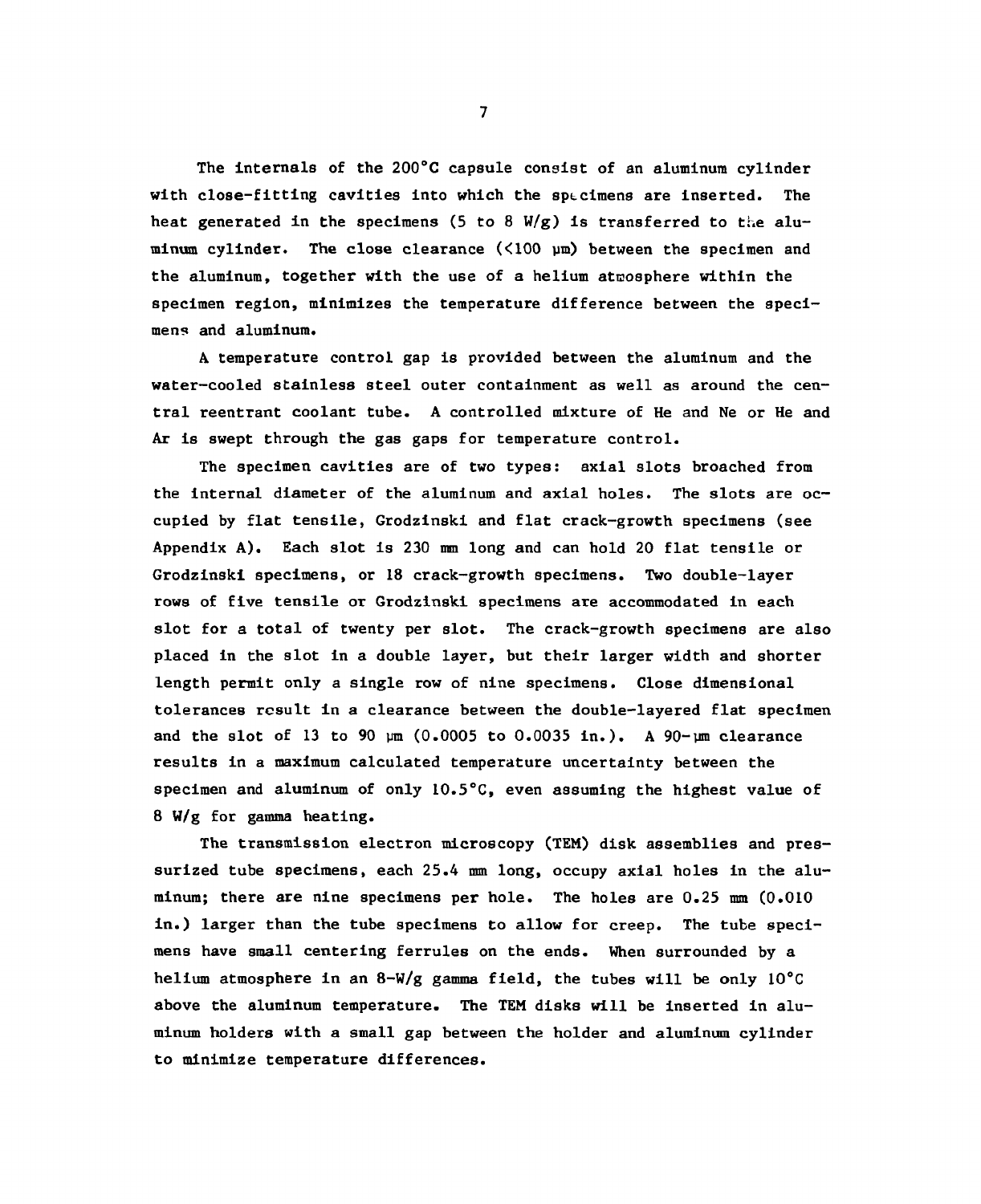The specimen holder is instrumented with eight 1.0-mm sheathed thermocouples (TCs) In close-fitting holes. Two TCs are located at each end and four at the midplane.

The specimen cavities of the aluminum cylinder are isolated from the temperature control gas region by aluminum plugs pressed into either end of the cylinder. The TCs and sweep gas lines penetrate the top plug through close-fitting holes (Fig. 2). Helium sweep enters the specimen region through a 3—mm tube that screws into the top of one of the pressurized tube specimen holes. The gas passes down through that hole and then back up to the top through the other specimen cavities. The helium exits the specimen region through the clearances between the upper plug and the gas and TC lines.

The control gas, a mixture of He and Ne or He and Ar, passes through the upper plug in a 3-mm tube that screws into a gas passage drilled in the aluminum holder. The gas passage exits at the bottom into the temperature control gas region surrounding the aluminum specimen holder. The control gas then passes upward through the inner and outer temperature control gas gaps. Both the helium sweep and the temperature control gas streams intermix above the aluminum specimen holders and pass up through the capsule lead pipe to the top of the reactor vessel then through tubing to reactor off-gas. The helium sweep flow through the close clearances between TCs and gas lines and the top aluminum plug of the specimen holder prevents intermixing of the control gas into the specimen region. There is no positive seal between the two gas streams.

The remainder of the 200°C capsule is, with one exception, of conventional construction. A 2-in. stainless steel lead pipe connects the capsule proper to an upper assembly with a flange that bolts to a reactor vessel head access flange. This lead pipe is a part of the capsule containment and also serves as a conduit for the instrument and gas lines. The upper assembly is unique in one respect: an O-ring sealed gland is provided that allows for a 75-mm vertical capsule adjustment. This makes it possible to adjust the capsule vertical position within the reactor core as required to center the capsule midplane at the gamma heat peak. The gas and instrument lines pass through hoses that connect the upper assembly to the pool wall where the lines tie into the ORR capsule facility.

 $\overline{a}$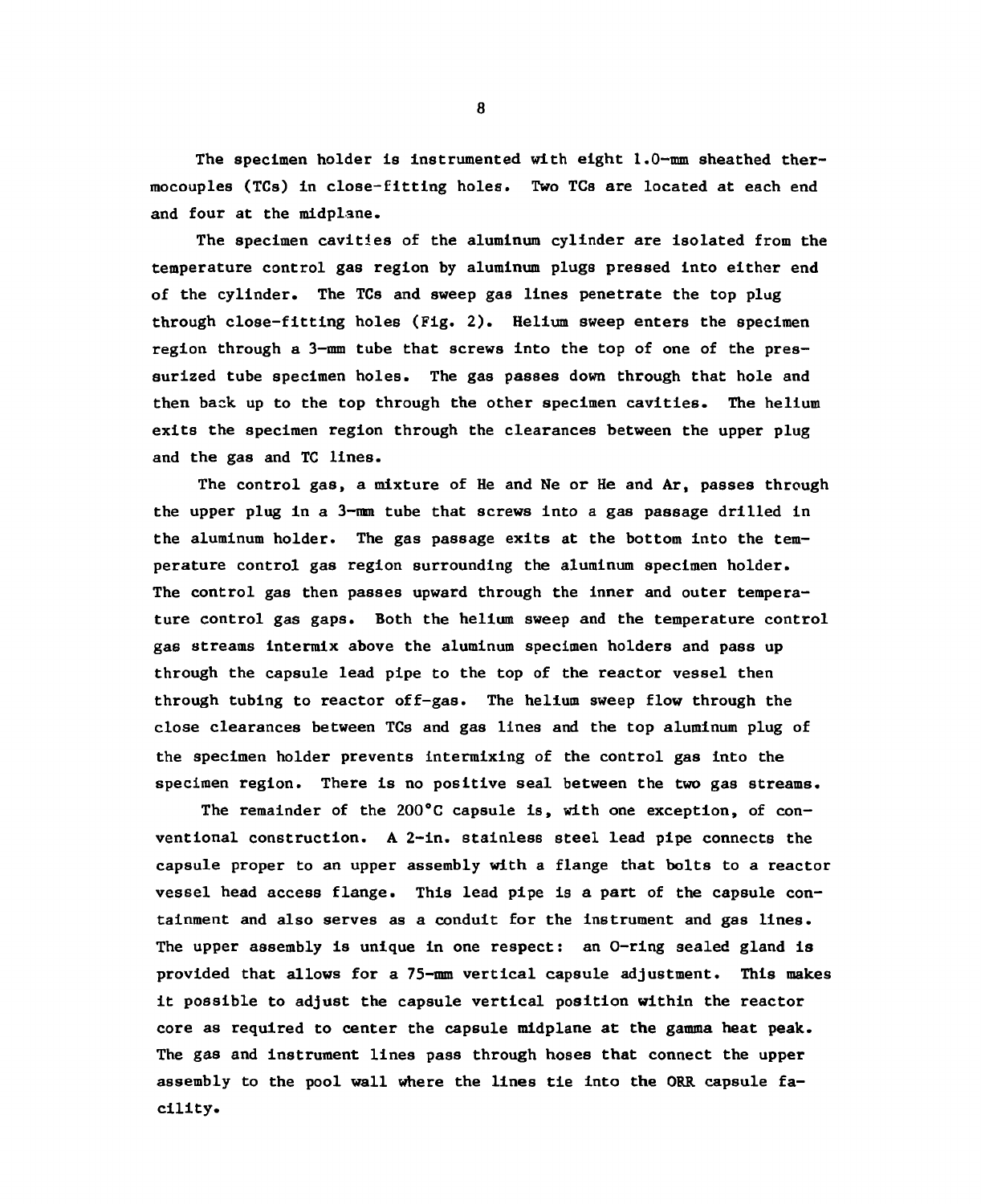### 4. THERMAL ANALYSIS

The irradiation temperature of the specimens is the most important cest parameter. For the  $60^{\circ}$ C case the specimens are immersed in flowing reactor coolant water that enters the reactor at  $50^{\circ}$ C, and no instrumentation is needed; if water flow over the specimens is ensured, the specimen temperature can be only slightly above that of the water.

The 200°C specimens are closely fitted in the instrumented aluminum holder. Every effort was made to reduce the uncertainty between the temperature of the aluminum holder and specimens. The fits are made as close as practical tolerances to  $12 \mu m (0.0005 in$  will allow. A helium atmosphere is maintained between the specimens and the aluminum holder to maximize interface conductance.

The temperature difference between the specimen and the aluminum holder is a function of the thermal resistance between the specimens and the aluminum, which depends on the size of the gap between the specimen and the gas in the interface. For the flat tensile specimen, the tolerances allow a maximum clearance of 90 ym (0.0035 in.) between a two-layer specimen assembly within the slot. A one-dimensional calculation (infinite flat plate) of the worst case (specimens are centered in the slot with equal gaps on either side) gives, at 8 W/g of gamma heating, a specimen temperature only 10.5°C above that of the aluminum. This estimate is conservative, since no allowance is made for edge losses from the finite specimens or for the fact that it is improbable that the specimens would be exactly centered in the slot. In practice, the specimens will probably be touching or almost touching the aluminum over a large fraction of the specimen surface.

A one-dimensional calculation was made for the pressurized tube specimens, which have a  $0.12$ -mm  $(0.005$ -in.) gap between the specimen and aluminum to allow for specimen creep. The results gave a 10°C temperature difference between the specimen and aluminum at 8  $W/g$ .

A two-dimensional r-0 calculation was made of the temperature distribution within the aluminum. The maximum variation was found to be 6°C at 8-W/g heat rate assuming a thermal conductivity in the 6061 aluminum of 155.7 W/m\*K (90 Btu/h\*ft\*°F) and no central cooling.

 $9<sub>1</sub>$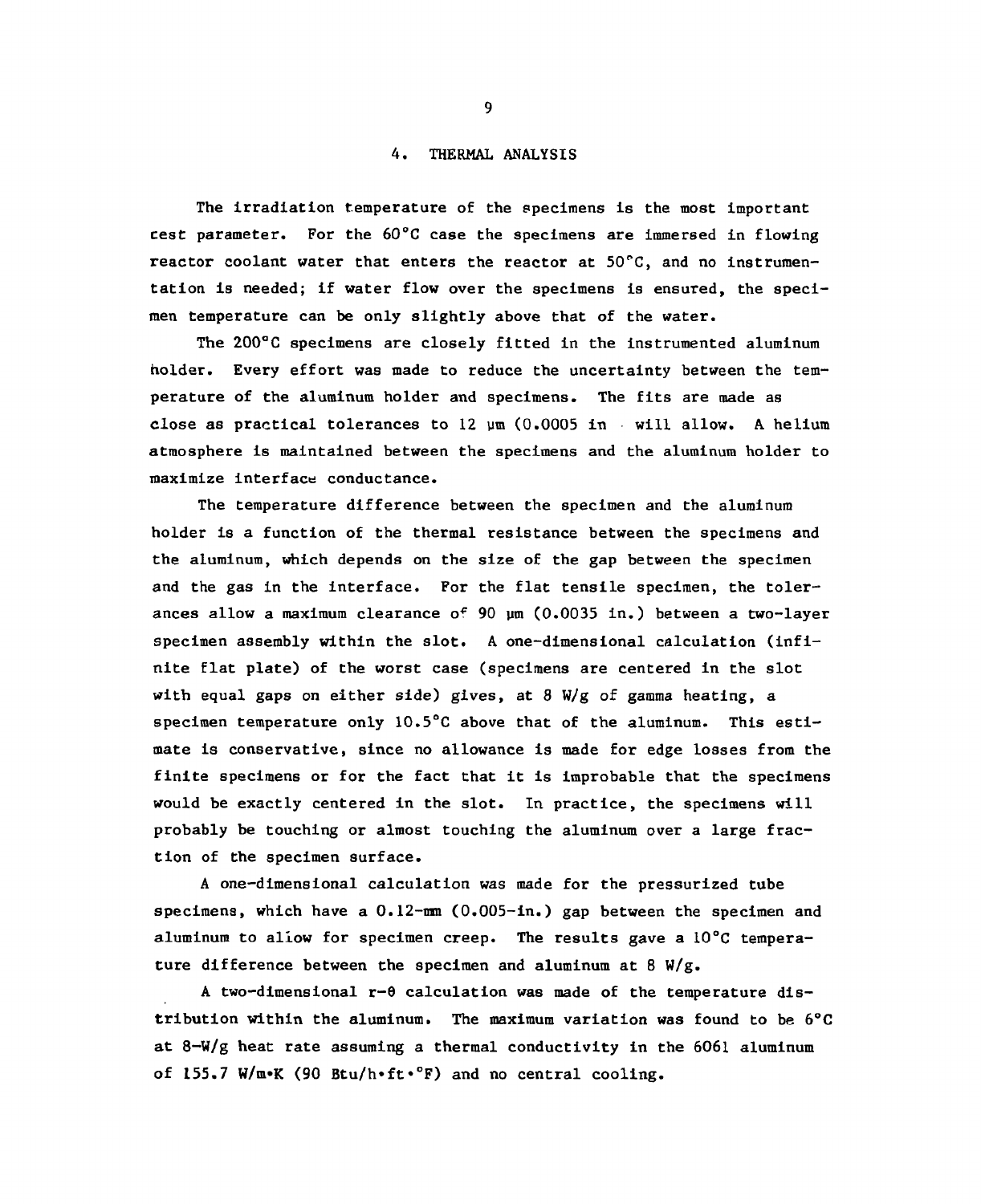#### 5. PROTOTYPE CAPSULE

A prototype of the capsule, loaded with dummy specimens, was built and tested in the ORR to evaluate the overall design. The capsule construction is identical to that proposed for the actual experiment with the exception that dummy specimens were used, some of which were instrumented with TCs. The flat tensile and Grodzinski specimens were simulated by simple flat strips having the same mass as the equivalent specimens but easier to fabricate. One slot for both the 60 and 200°C positions was loaded with specimens having the exact actual specimen configuration to ensure that no unexpected problems existed. The configuration of the crack-growth dummy specimens was the same as veal specimens. The pressurized tube dummy specimens were the same as the actual specimens except that there were no end plugs in the tubes. This provided a straight hole through all the tube specimens. Flux monitor wires, and in one case, a TC, were placed in these holes.

In the 200°C capsule two of the dummy tensile specimens had 0.75-mm TCs (Nos. 9 and 10 in Fig. 1) fitted into holes drilled into the specimen edge. One of the dummy tube specimens had a 1.5-mm sheathed TC with the sheath spot welded to the inside of the tube. This latter TC was not expected to give direct indication of a real specimen temperature because the pressurized tube  $(4.57-\text{mm}0D \times 4.06-\text{mm}1D)$  contained, in addition to the TC, a 1.5-mm tube loaded with flux monitor wires. The TC plus the flux monitors have a total mass per unit length equal to that of a tube specimen alone. The gamma heat of the TC, flux monitor, and tube must be transferred to the aluminum holder through the gap between the tube and aluminum. In addition, the relatively large size of the TC compared with that of the tube presents a poor geometry for precise temperature measurement. Nevertheless, from the readings of the TC, much can be deduced about the temperature to be expected in a real specimen.

The capsule was inserted in the ORR September 5, 1984. It proved possible to raise the Instrumented flat specimen temperatures from 140°C with pure helium in the control gas region to more than 300°C with pure argon control gas. Pure neon typically gave a specimen temperature of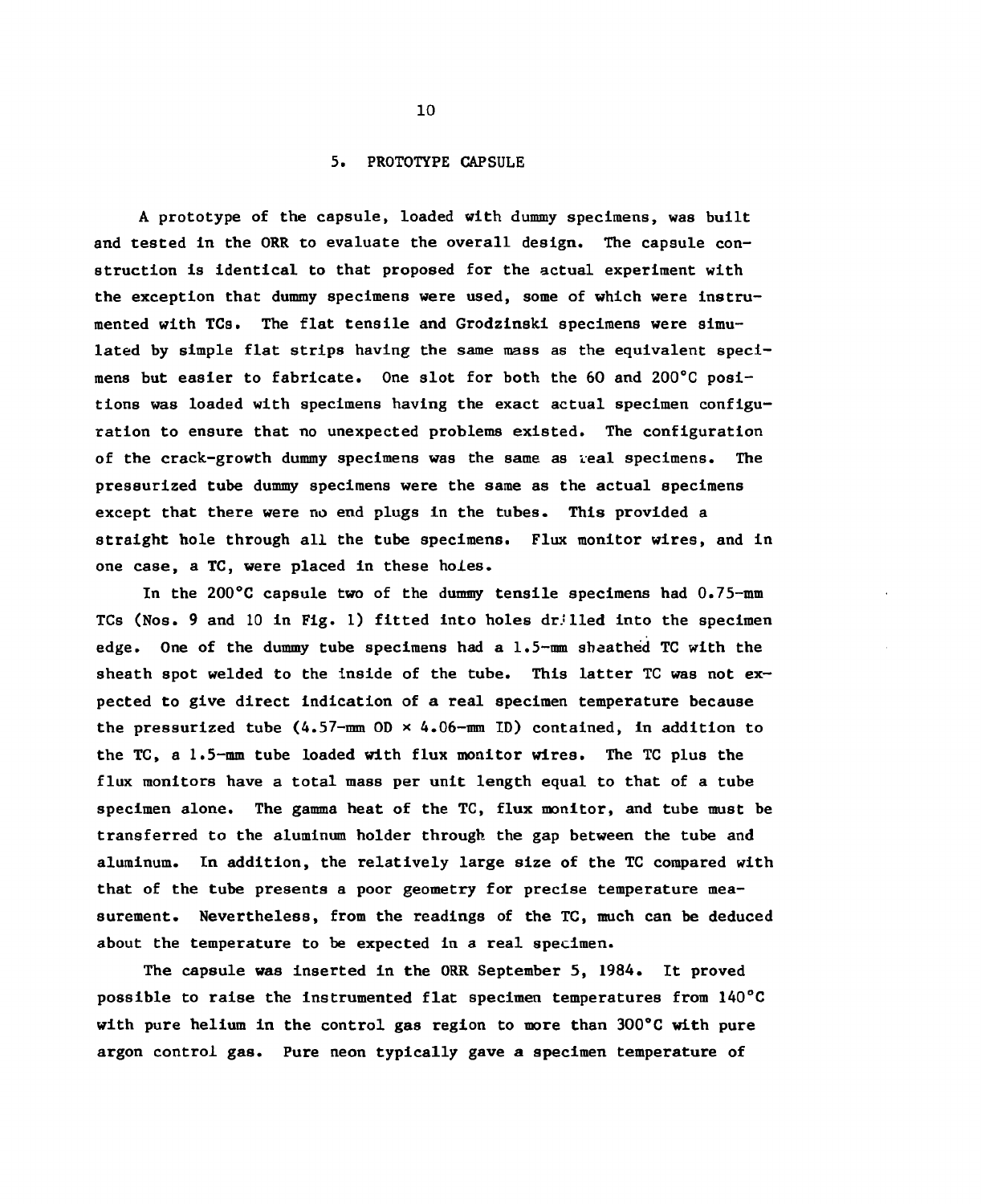230°C, and mixtures of argon gave Intermediate temperatures. The instrumented flat specimens operated with only a 2 to 5°C temperature difference and, by adjusting the temperature control gas composition, the mean indicated temperature of the specimens could be maintained within ±2°C. Figures 3 and 4 are plots of thermocouple temperature (TE) vs control gas composition. To avoid excessive curve overlapping, some TC temperatures



Fig. 3. Indicated temperatures for thermocouples (TE) vs percent neon in control gas region of the 200°C test region of MFE-6J prototype capsule.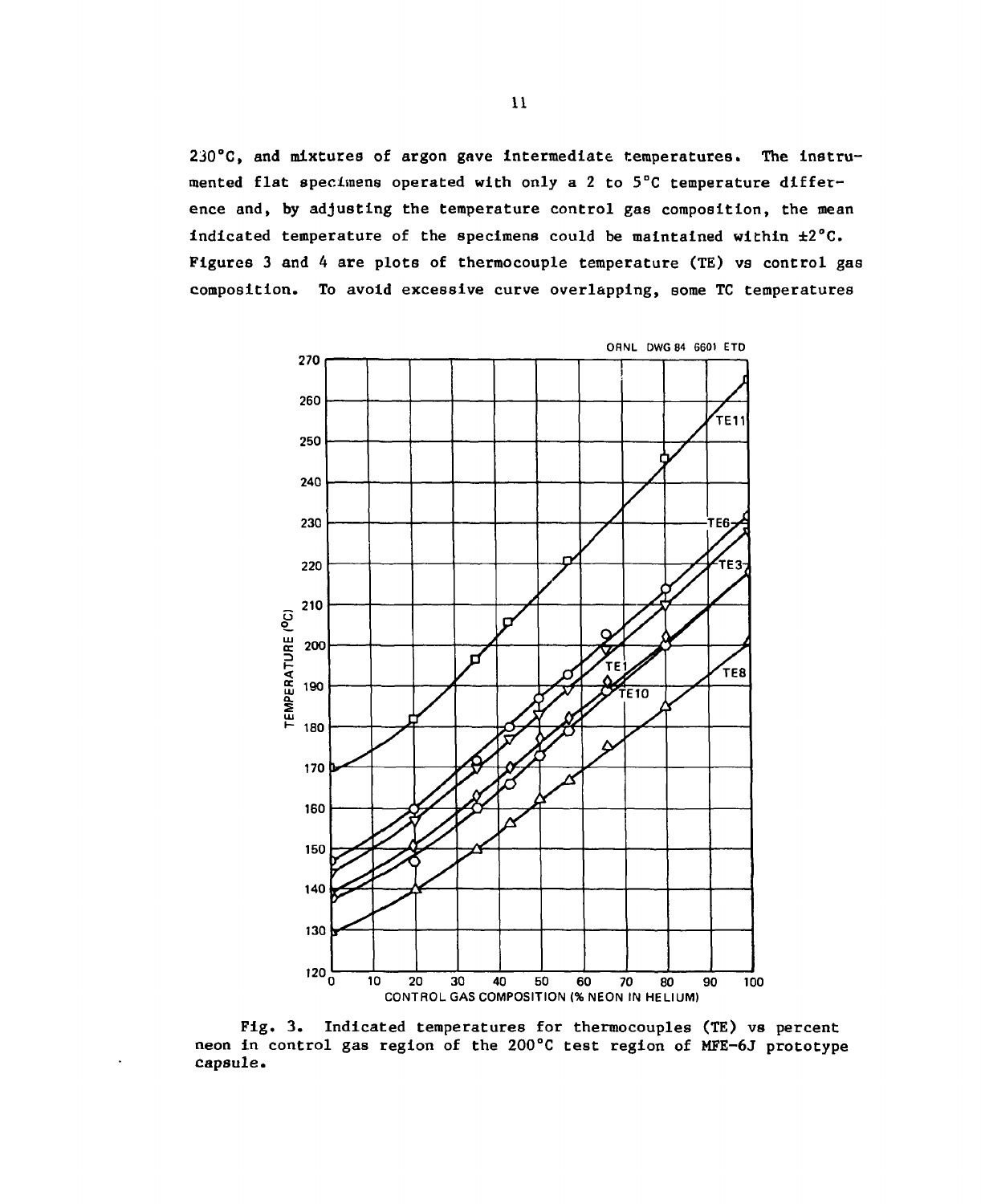

Fig. 4. Indicated temperature for thermocouples vs percent argon in control gas region of the 200°C test region of MFE-6J prototype capsule.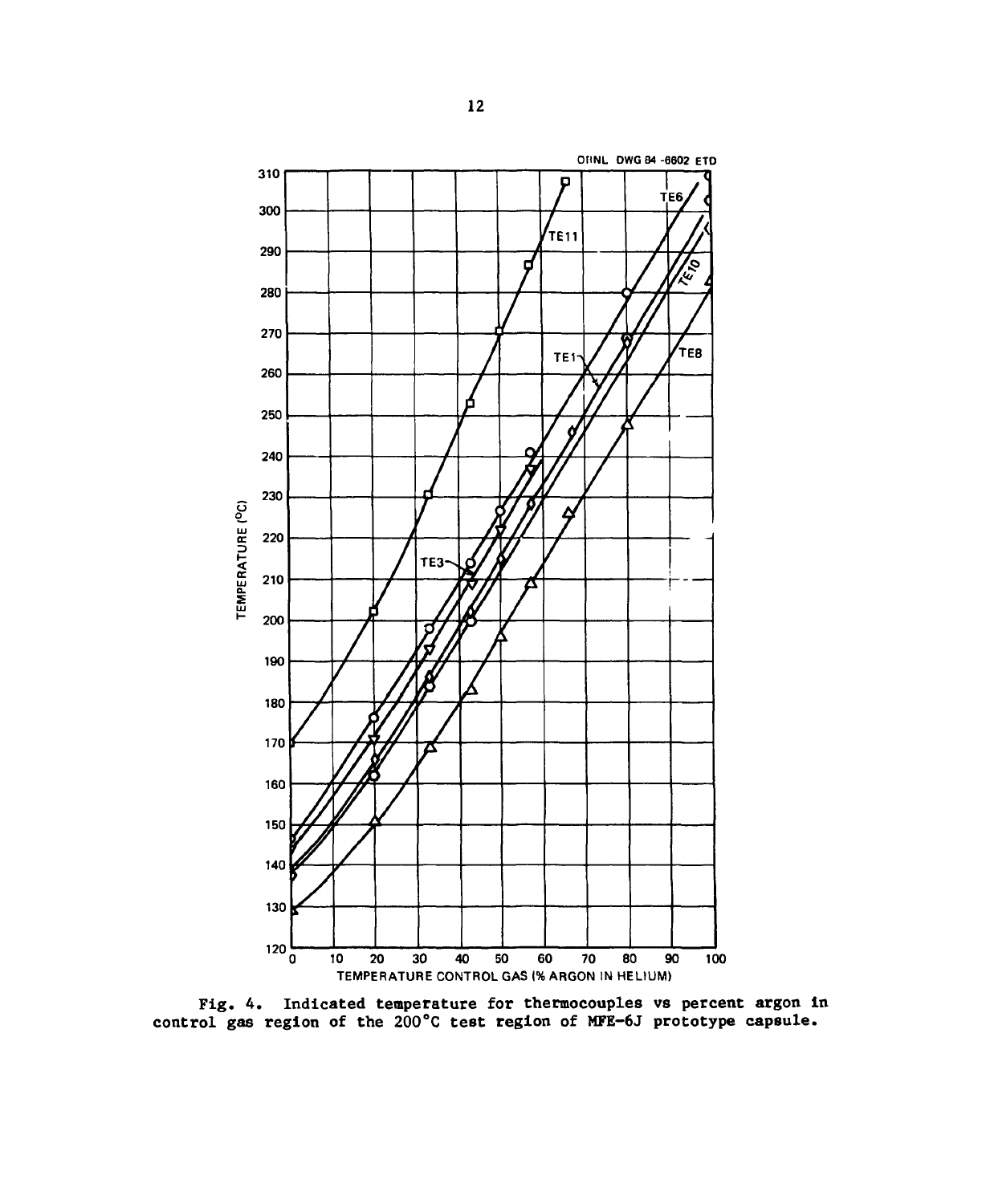were not plotted. The TC locations are identified in Fig. 1. TC-4 is not plotted because a postassembly X ray showed that it had slipped out of position. The diameter of the TC holes in the aluminum are stepped, and the junction of TC-4 was intended to be in the part of the hole with a 1.8-mm (0.070-in.) diameter. The X ray showed it to be out of place and in a region where the hole is actually 2.36 mm (0.093 in.) in diameter. As would be expected TC-4 exhibited a higher temperature reading and greater sensitivity to sweep gas composition than the correctly placed ones.

The instrument tube specimen, as expected, operated at a higher thermocouple indicated temperature. During the initial reactor startup the tube specimen indicated temperature, TC-11, gave a sudden jump of a few degrees, which seems to indicate that the TC spot weld to the tube wall, tenuous at best, failed. This would leave the TC without any direct mechanical contact to the tube specimen and would add an additional temperature difference.

The TCs in the aluminum holder indicated an axial temperature gradient. The upper end of the aluminum,  $TC-1$  and  $-2$ , operated at  $10^{\circ}C$  lower than the midplane and the lowermost TCs, TC-7 and  $-8$ , at about 30°C below midplane temperature. An attempt was made to minimize this difference by raising the capsule position 2 cm to move the lower end of the capsule closer to the location of the reactor gamma heat peak. This had little effect. The axial gradient is assumed to be a consequence of heat loss at the ends. Therefore, in future capsules, a guard heater in the form of a gamma-heated steel insert and insulation will be incorporated to reduce end losses.

The variation of temperature at  $TC-1$ ,  $-2$ ,  $-7$ , and  $-8$ , located at the upper and lower ends of the capsule, with control gas composition is slightly lower than that at the midplane TCs (Fig. 3). This is as  $ex$ pected; as neon or argon is added to the control gas, the thermal resistance of the temperature control gas gap increases uniformly over the entire length. However, the heat generation at the ends is lower than at midplane; hence, the temperature increase is less.

An anomaly exists with the tube specimen TC-11. Its temperature vs gas composition slope is greater than all other measured temperatures.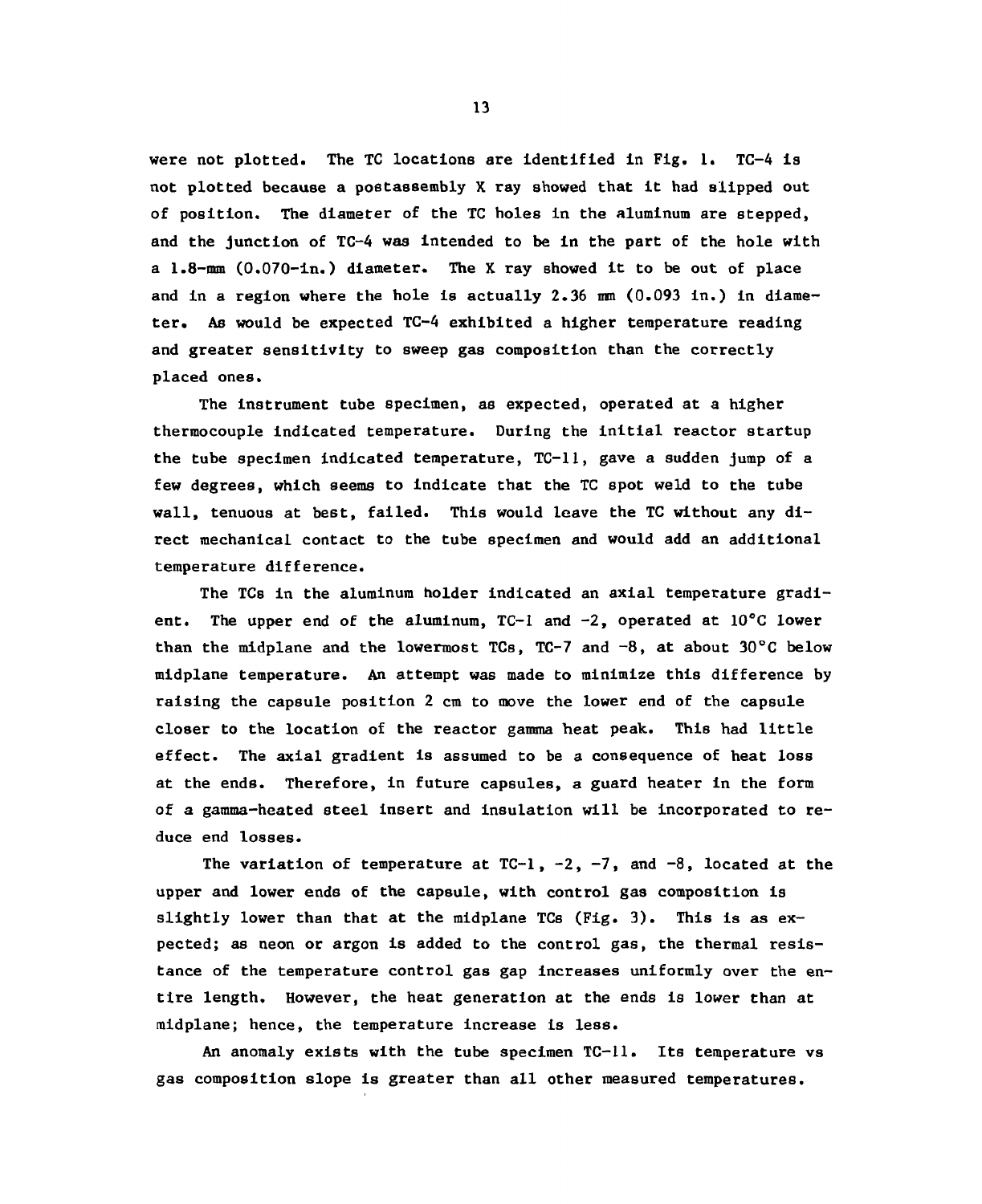This anomaly is tentatively explained by postulating the existence of a gas flow leak between the control gas region and the tube specimen hole in the aluminum containing this TC, for which there is additional evidence as described later.

A series of tests was run to determine the ability of the helium sweep flow to maintain a helium atmosphere in the specimen region. Sweep and total control gas flows were each normally maintained at 30 mL/min. It was possible to reduce the sweep to 3 mL/min before seeing any rise in indicated temperature except for TC-11, which exhibited a change at 17 mL/min. A rise in indicated temperature will occur if the lower conductivity control gas enters within the specimen region. Tests were also made with a fixed control gas mixture but with increasing amounts of neon and argon in the sweep. This was done to obtain a measure of the uncertainty in the indicated vs actual temperature. Since all elements in the capsule (including TCs) are heat sources, an inherent error will always exist. If one plots temperature vs the reciprocal of gas conductivity  $(1/k)$  and extrapolates to  $1/k = 0$ , theoretically, one should arrive at the indicated temperature that would exist if there were no thermal resistance in the gas surrounding the TCs and specimens. The parameters are plotted in Fig. 5. The results show very close agreement at the midplane even for TC-4, which was found to be out of position as explained previously. TC-7 (inner radius) and TC-8 (outer radius) do not give good agreement upon extrapolation to  $1/k = 0$ . Inner TC-7, which should be in a slightly higher temperature region, extrapolates to 273°C, whereas TC-8 extrapolates to 281°C.

Note that the flat specimen temperatures TC-9 and -10 are located at the midplane and show the least variation with gas composition. In general, TC-9 and -10 are also at a temperature somewhat lower than the midplane aluminum TCs. This indicates that the temperature difference between the flat specimens and aluminum is in all probability less than that between the aluminum and the TCs in the aluminum. Figure 5 is useful as an indication of overall temperature uncertainty. The evidence indicates that unless a different design for the aluminum temperature instrumentation is provided [e.g., smaller diameter (smaller mass) TCs or a tighter fit in the hole is employed], there will be an inherent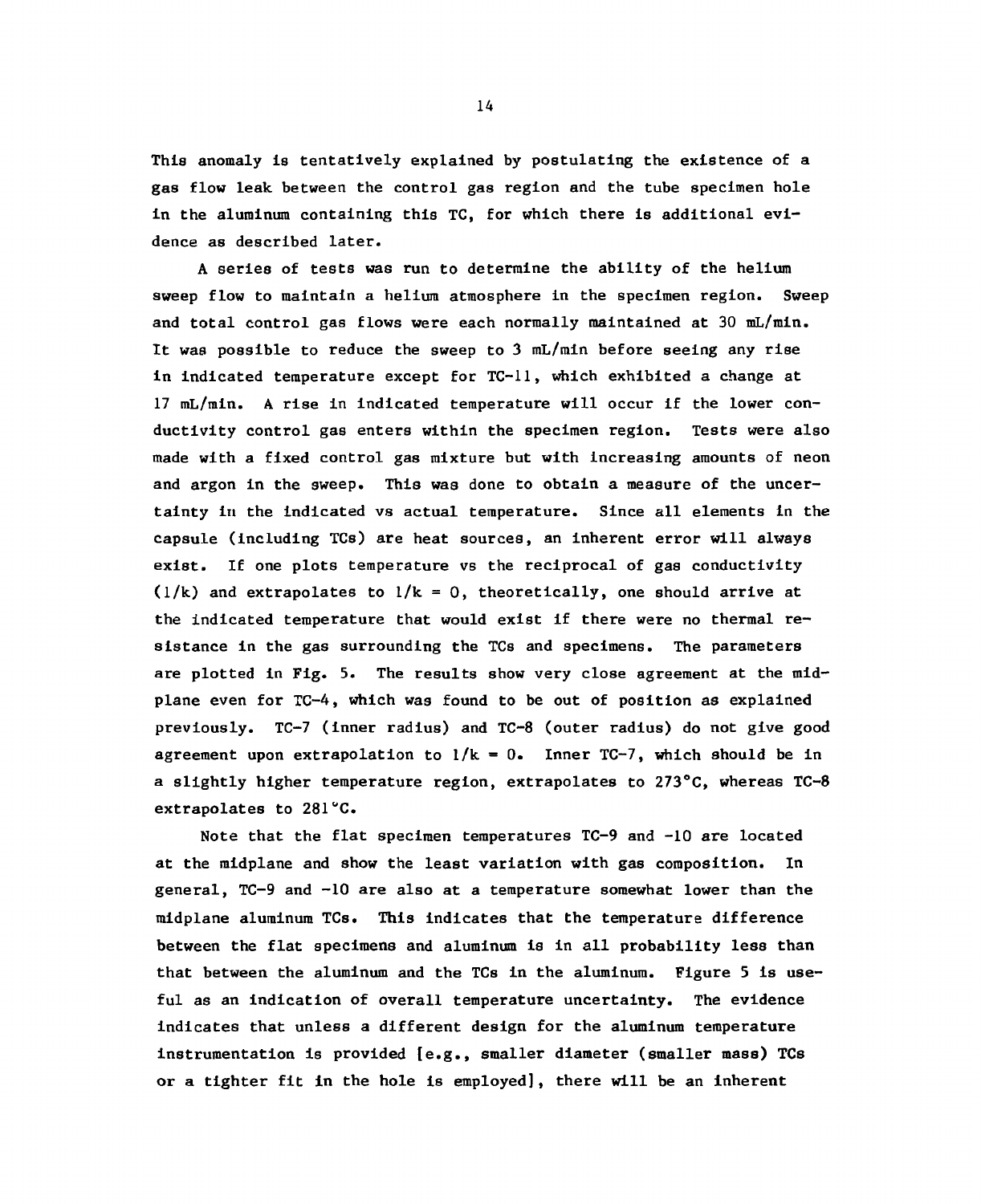

Fig. 5. Indicated temperatures in the 200°C test region of MFE-6J prototype capsule vs reciprocal of sweep gas conductivity with a control gas of 100% argon.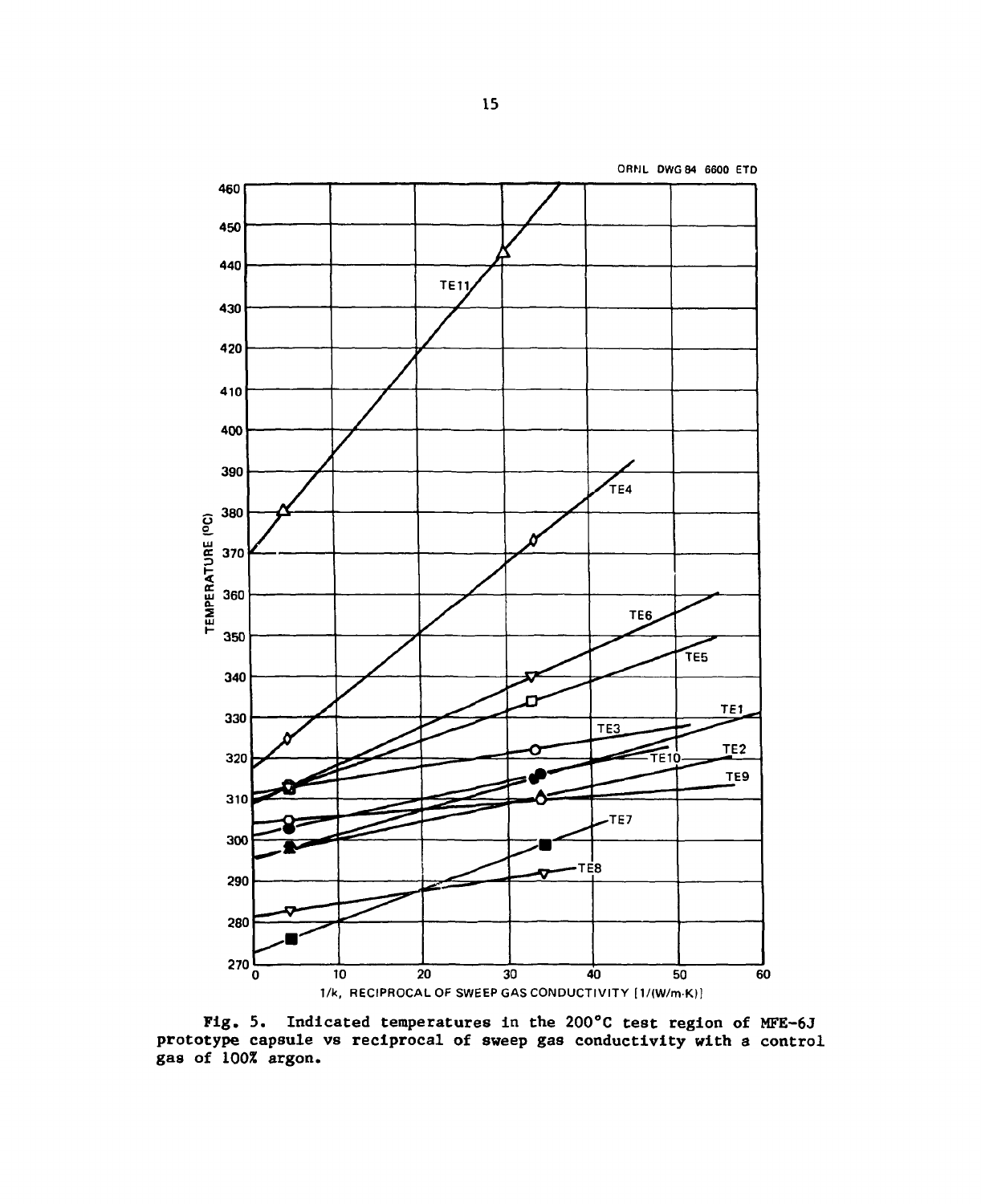uncertainty of about 10°C between the TC indication and specimen holder temperature. Such a design change is planned for the real MFE-6J capsule where 1.02-mm-diam (0.040-in.) TCs will be placed in 1.04-mm-diam (0.04l-in.) holes. These size TCs have been used in other experiments with a high degree of reliability at the proposed MFE-6J operating temperatures. Additional confidence in reliability is gained since these TCs will not be immersed in NaK. The uncertainty is in any case much less than that of many experiments in which no such evaluation has been made.

The plot of  $TC-11$  vs  $1/k$  does not give good agreement; a possible explanation follows.

Subsequent to gathering the data discussed previously, it was decided to operate the capsule at the maximum attainable temperature, about 305°C, until such time as che reactor space was required by the real specimen assembly. The purpose was to learn something about the suitability of this design for operation at higher (300°C) irradiation temperatures. In particular, there is no data on radiation-induced swelling in aluminum at elevated temperature. If swelling occurs the control gas gap and, hence, the ability to maintain temperature will decrease.

After about 120 h at 305°C and a total irradiation time of 740 h, it was observed that a change in capsule operating pressure [normally 413 kPa (60 psig)] caused a change in indicated temperatures. A pressure change within the capsule will cause changes in gas flow rates. It was found that any increase in control gas flow (argon) or decrease in sweep flow (helium) resulted in an increase in indicated temperature. It was determined that argon control gas was intermixing with the sweep gas. At a total flow of 30 mL/min of argon control gas, a helium sweep flow of 85 mL/min was required to eliminate the effect. If the argon flow were increased above 30 mL/min, it was then necessary to increase the helium sweep to maintain normal temperature indication. Previous tests had indicated no cross mixing until the helium sweep had been reduced to about 3 mL/min (except for the case of TC-11).

One can only surmise what exactly has happened, but it appears that a cross flow leak has occurred. Aluminum at 300°C is well above its stress-relieving temperature. The plugs at the lower and upper ends of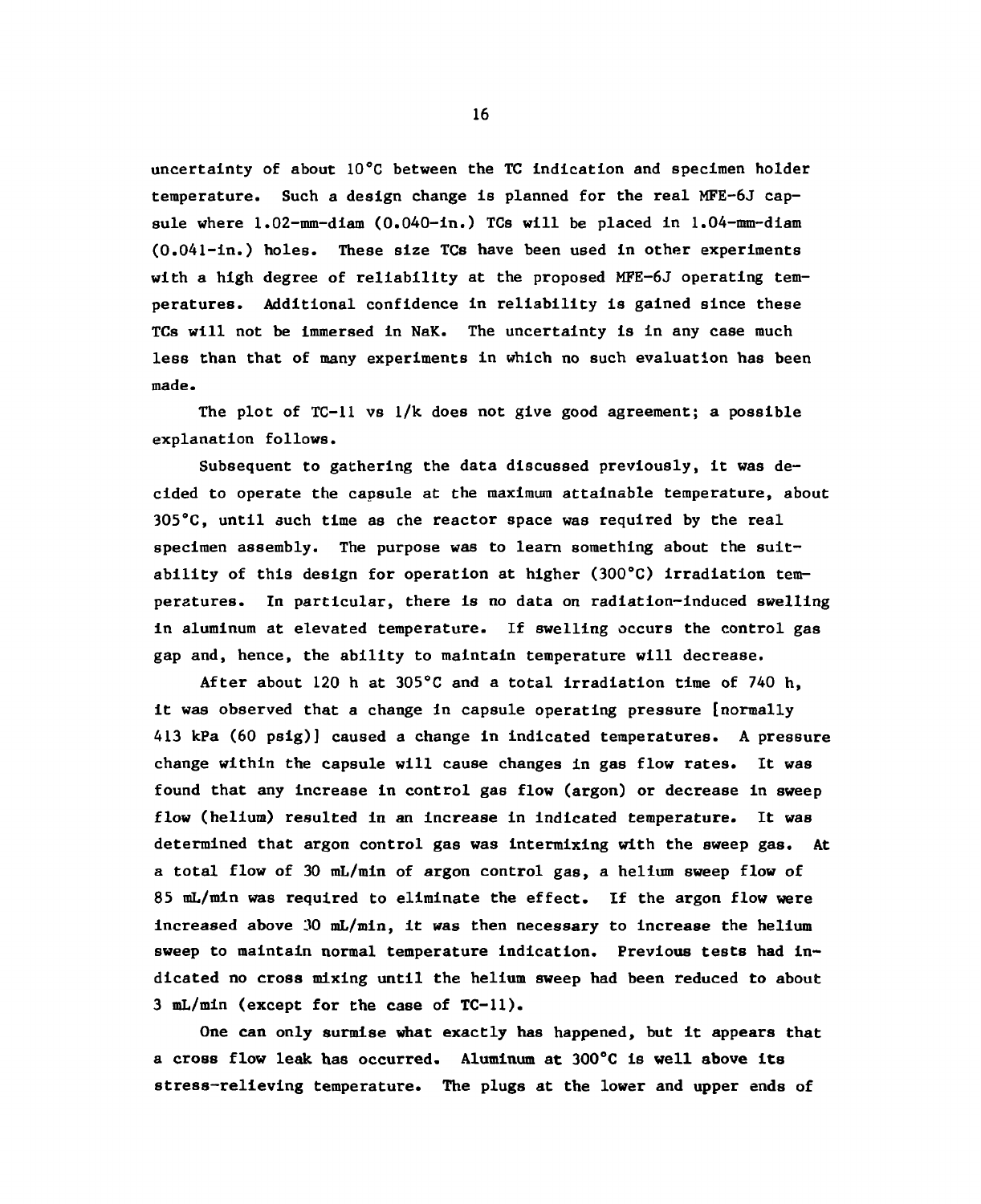the aluminum support cylinder, which separate the two gas regions, are a light press fit. It is conceivable that the plugs have become loose and allow cross flow mixing. Another possible cause could be an Internal leak within the aluminum between the control gas and specimen regions. The control gas passage is a long small hole,  $\sim 1.8$  mm diam, drilled axially through the entire length of the aluminum cylinder; it is possible that "run-out" between this hole and an adjacent specimen hole left a paper-thin barrier between the two passages that has subsequently failed. The anomalous response of TC-11 may favor this explanation. Early in the irradiation when the sweep gas was reduced while maintaining a constant control gas helium/neon mixture, all temperatures, except for TC-11, remained constant until the sweep was reduced from 35 mL/min to about 3 mL/min. When the sweep was reduced to 17 mL/min, the temperature of TC-11 rose from 243 to 249°C. At 3 mL/min TC-11 read 259°C, whereas all other indicated temperatures had risen only 2 to 3°C. Also, the plots of indicated temperatures vs 1/k in Fig. 5 are reasonable, except for TC-11. A leak between the outer surface of the aluminum holder (control gas region) and the hole occupied by TC-11 could explain the anomalous response. TC-11 typically operated 30 to 35°C above the flat specimen temperatures, TC-9 and -10. An estimate taking into account the increased gamma heat from the flux monitors and TC-11 occupying the same space accounts for only about 20°C of the difference. This assumes the TC weld to the tube inside diameter is intact. It Is possible that (1) a control gas leak into the region of TC-11 existed early on, perhaps from porosity or undetected "run-out" in the long drilled hole, and (2) that the leak increased after operation at 300°C.

We cannot determine the cause until the capsule has been disassembled in a hot cell. The capsule has been scheduled for removal late in December 1984 and will undergo disassembly and examination in January 1985.

Appendix B summarizes the results of coolant water flow tests made prior to installation in the ORR. Appendix C summarizes an analysis of the thermal performance of the 200°C capsule in the ORR.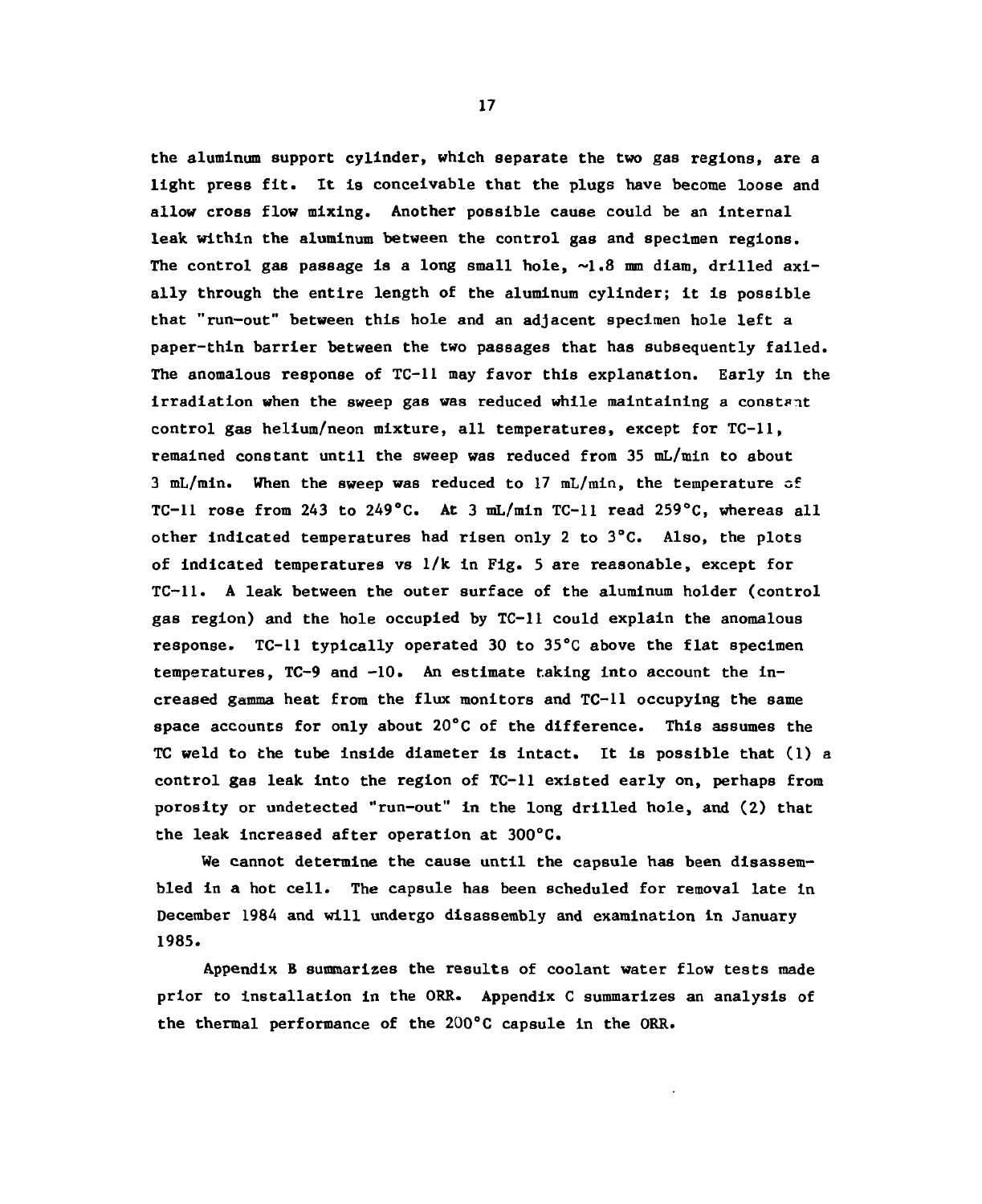#### 6. RECOMMENDATIONS

### 6.1 200°C Capsule

1. Determine and correct the cause of the Indicated sweep-control gas cross-leakage.

2. Consider the elimination of the reentrant water coolant tube in the center of the capsule and drill eight 0.65-cm coolant flow holes in the lower orifice plate to enhance overall coolant flow. The central reentrant tube accounts for an estimated 25% of the cooling but is complicated and increases the potential for capsule leaks. An evaluation of the effect of eliminating the central coolant tube is given in Appendix B.

3. Provide insulation and a guard heater at the lower end of the aluminum specimen holder to reduce the end heat losses to minimize the axial temperature gradient.

### 6.2 60°C Capsule

1. Modify the design to eliminate all steps in the outer diameter of the part containing the specimen grooves. This request was made by persons operating the hot cells to allow easier hot cell assembly and disassembly.

2. Provide for the subsequent addition of a hafnium sleeve within the reactor core piece with a minimum water annulus surrounding the 60°C capsule. At present the orifice to ensure water flow through the 60°C specimen cavities interferes with the positioning of such a sleeve.

### 6.3 General

Analysis of the prototype capsule flux monitor wires should be carried out and an evaluation of the initial rate of helium production in the specimens made. If deemed desirable, the water fraction surrounding the capsule for the initial phase of the irradiation may be increased by providing a core piece in which the external corners (see Fig. 1) are machined off.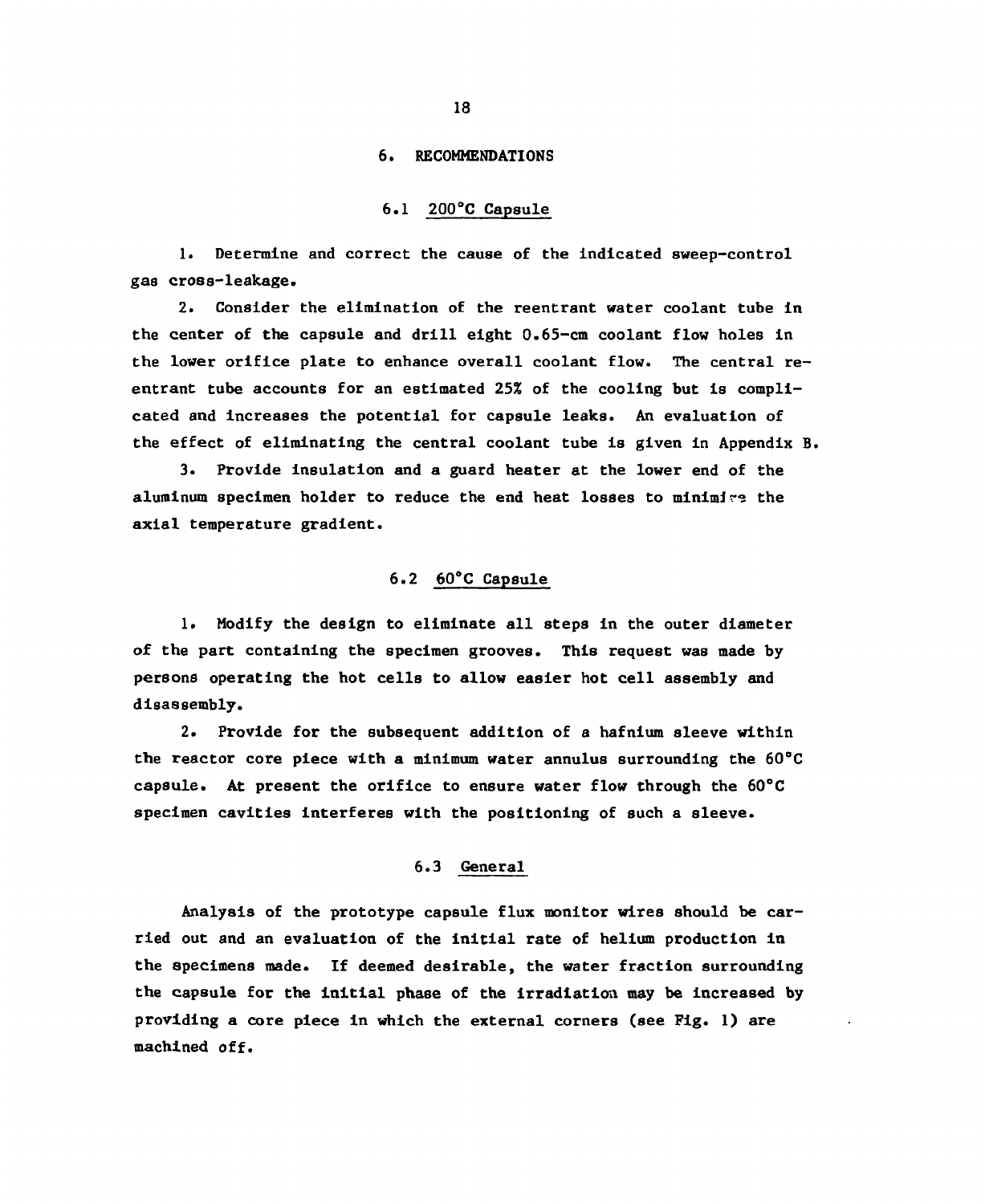

### ACKNOWLEDGMENTS

The author gratefully acknowledges the efforts of several people who made contributions to this project. I. I. Slman-Tov aided In the performance of the two-dimensional heat transfer analysis; J. W. Woods and D. W. Heatherly assisted In the mechanical design and supervised the assembly of the prototype; E. D. Clemmer operated  $t^1$ . prototype capsule at the ORR; and L. R. Greenwood of Argonne National Laboratory provided the dosimetry for the prototype.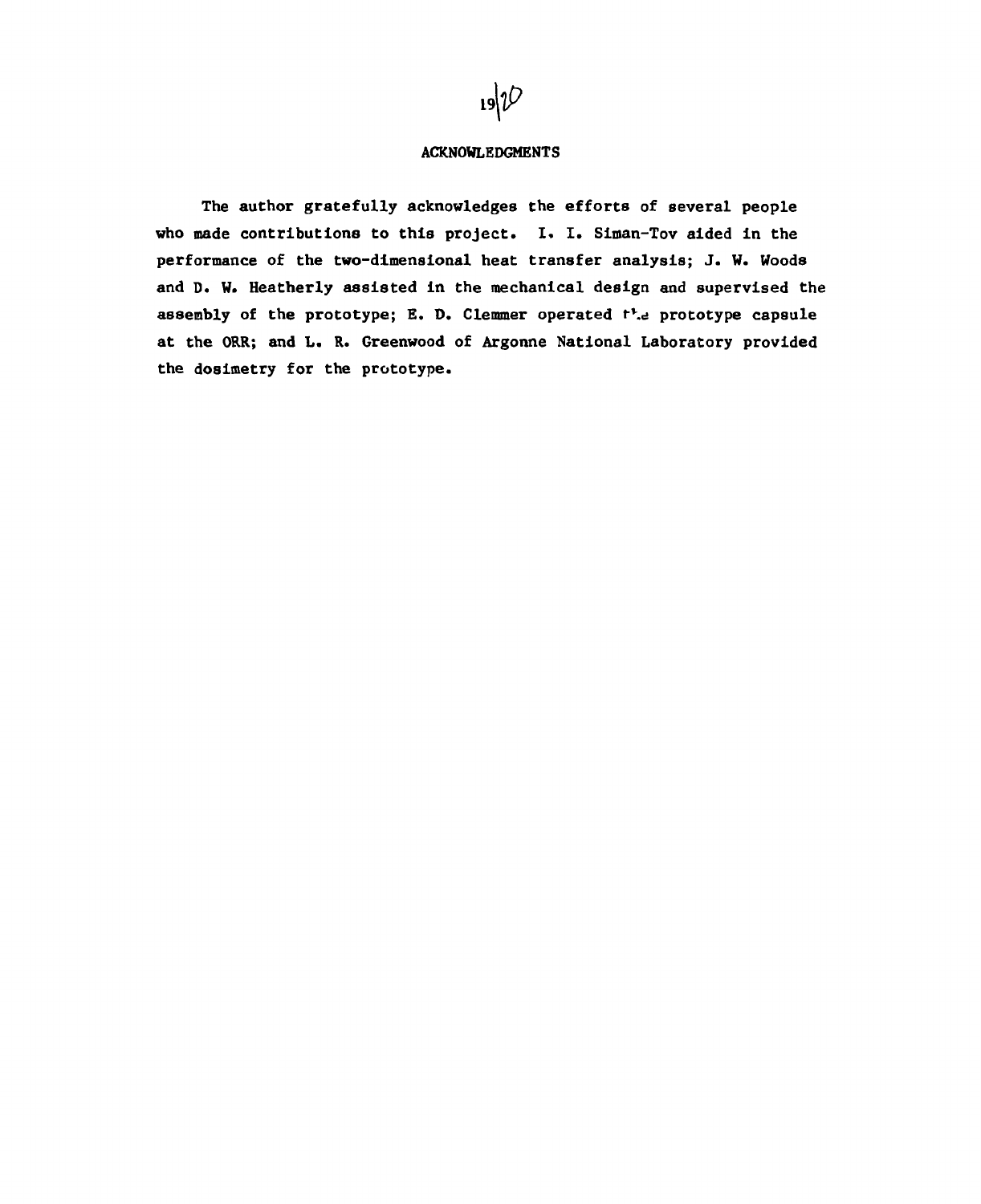### Appendix A

#### MFE-6J IRRADIATION CAPSULE SPECIMENS

The following figures (A. 1—A.5) Illustrate the various specimens to be Irradiated In the MFE-6J Irradiation Capsule. Note that Fig. A.4, crack-growth specimen, shows a 12.7-mm width. In the case of the 200°C capsule specimen, this width was reduced to 10.2 mm to accommodate the narrow slot in the aluminum holder. The pressurized tube specimen for the 200°C capsule will have small ferrules at either end to center them in the holes in the aluminum specimen holder. These ferrules are not shown in Fig. A.5.





Fig. A.1. Transmission electron microscope (TEM) specimen holder.

للمتعصبين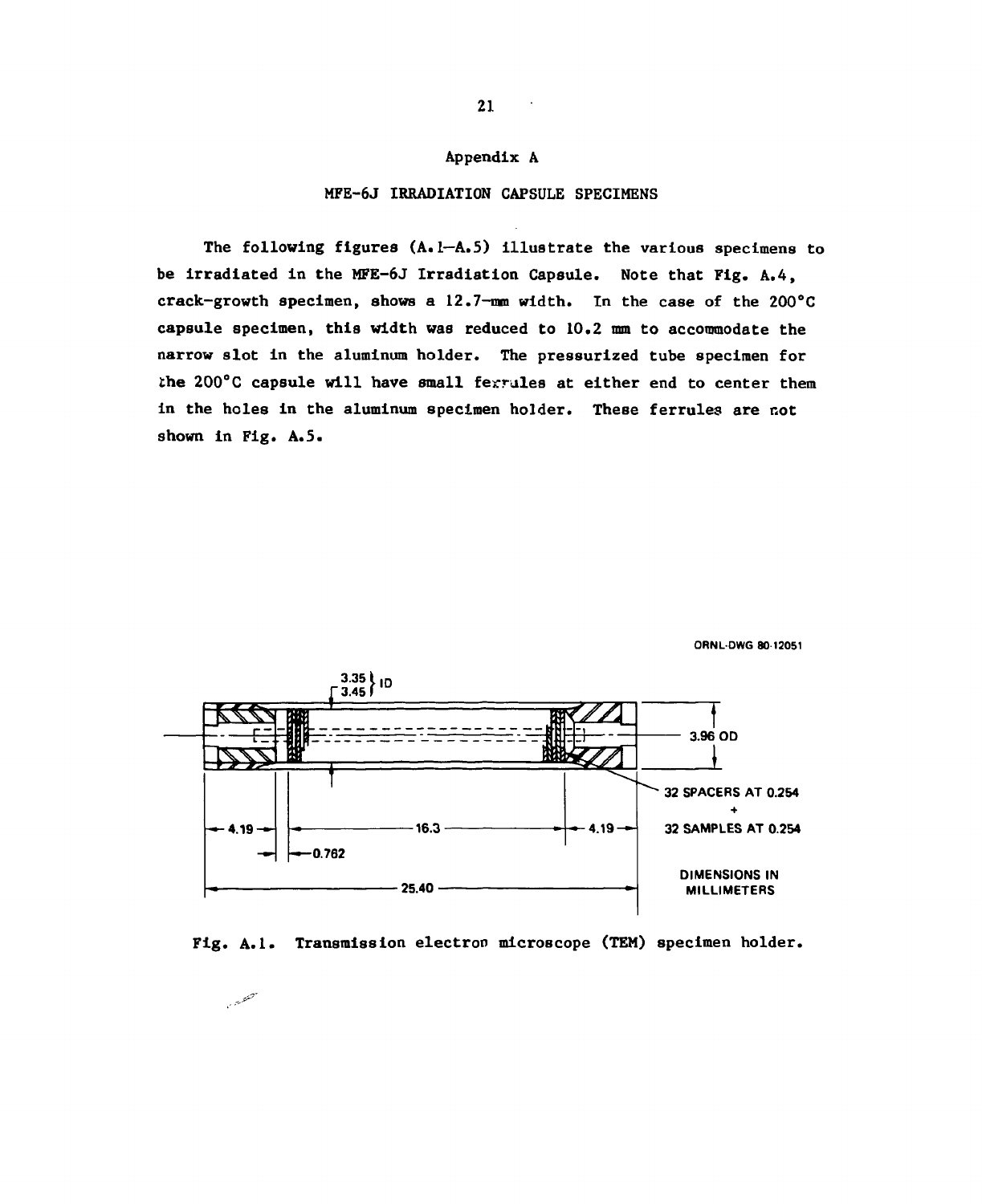```
ORNL-DWG 78 7701R
```






Fig. A.3. Grodzinski fatigue specimen.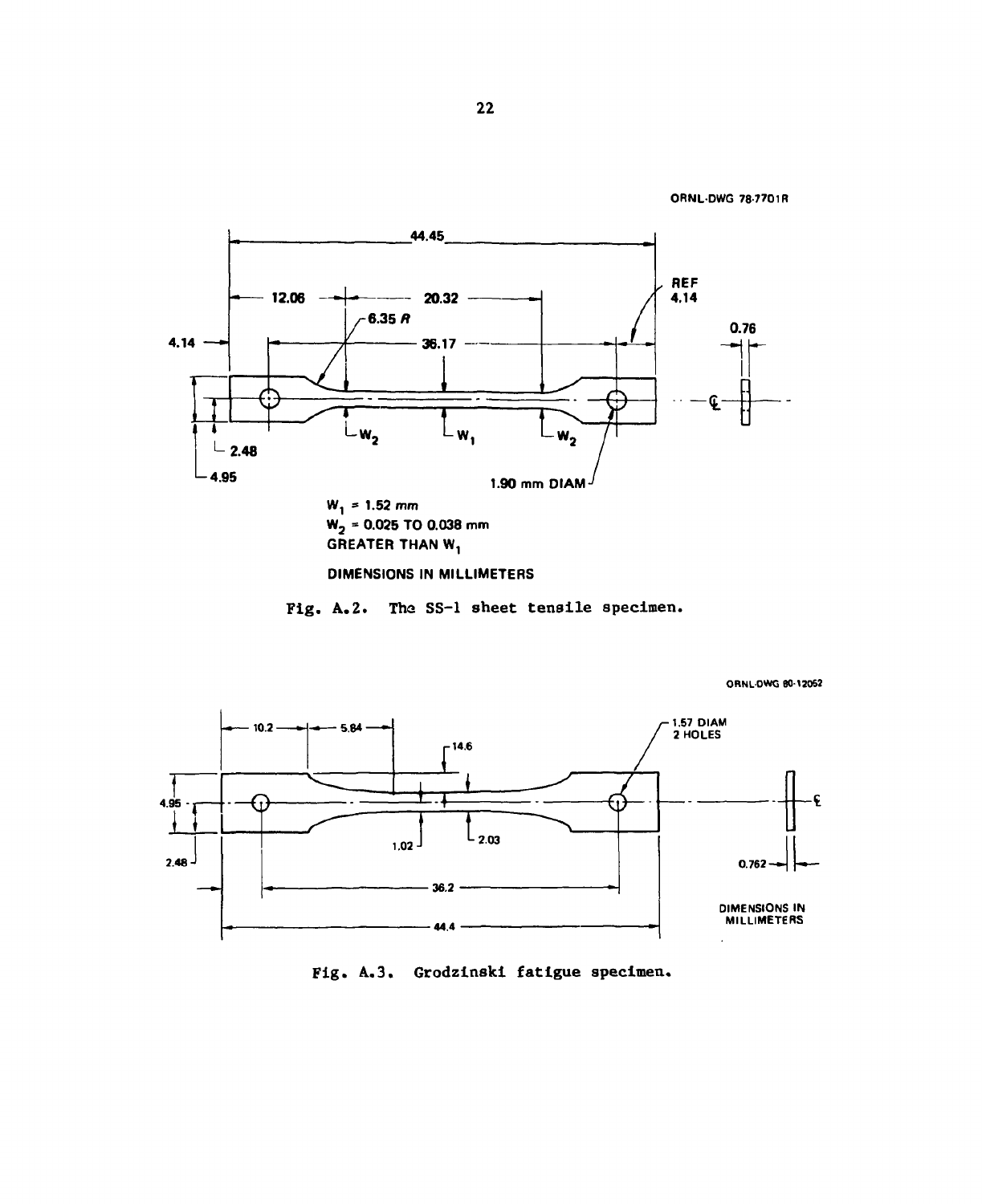

Fig. A.4. Crack-growth specimen. Tabs are welded along the 25.4-mm edge following Irradiation.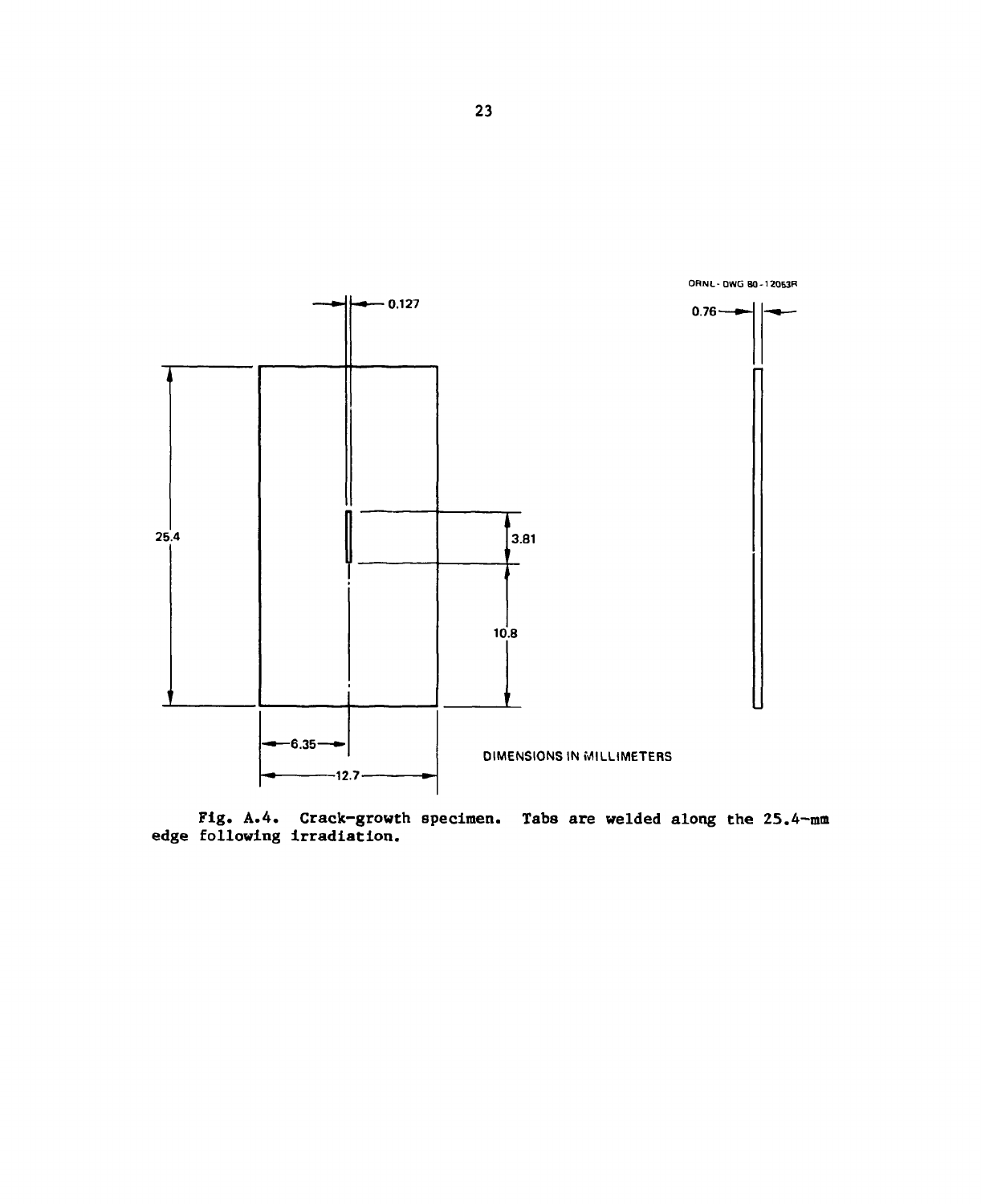ORNL—DWG 78—7704A



**NOTE: DIMENSIONS IN INCHES 1 in. = 2.54 cm** 

Fig. A.5. Pressurized tube creep specimen.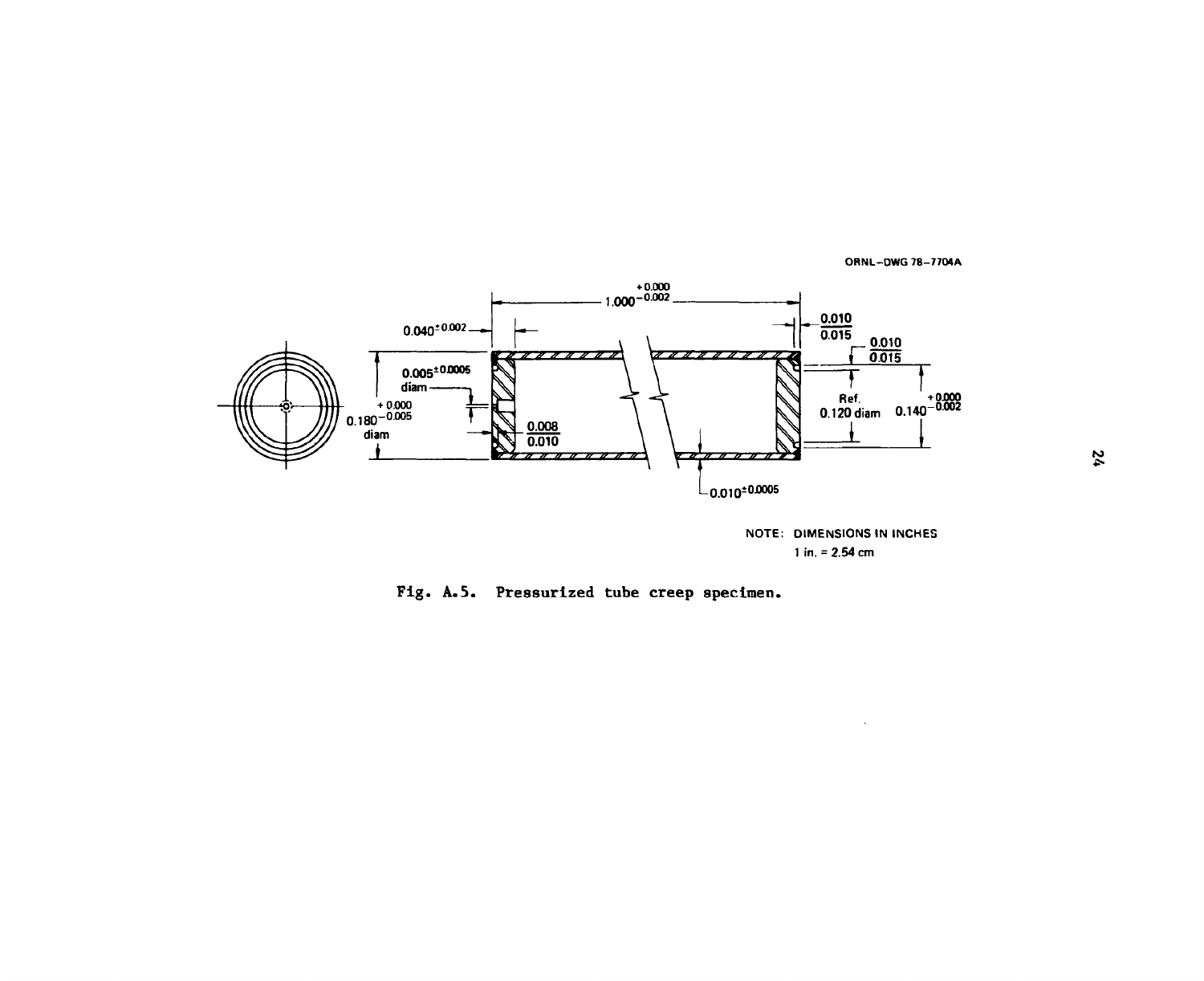#### Appendix B

### MFE-6J CAPSULE FLUID FLOW TESTS

A series of flow tests was made using the actual MFE-6J capsule parts to determine flows and pressure drops and establish the orificing for optimum coolant flow distribution. The results of the test are summarized in the attached letter  $-M$ . W. Kohring to J. A. Conlin, September 7, 1984, "MFE-J 60°C/200°C Capsule Flow Tests" (Exhibit B.l).

The tests were made in two phases. First, the 60°C assembly *was*  placed in an ORR experiment core piece with the center region plugged. Both the flow in the annulus and the pressure drop across the orifice ring ("centering iing" in Exhibit B.l) on the outer surface of the 60°C assembly were measured. See Table 1 of Exhibit B.l. The orifice ring provides a pressure drop to ensure flow through the grooves that hold the 60°C specimens. Nominal pressure drop across the ORR core is 25 psig. This gives a flow (Table 1) of about 48 gal/min and an orifice pressure drop of about 19 kPa (2.8 psi). The radial clearance of this orifice with the ORR core piece was 0.060 in. This clearance has been reduced to 0.055 in. for the actual capsule to provide a somewhat greater pressure drop.

In the second phase, the 200°C assembly was placed within the 60°C assembly, the annulus between the 60°C assembly and core piece was sealed, and flow over the  $200^{\circ}$ C assembly was measured. The orifice plate at the bottom, as built, had eight 6.5-mm-diam holes providing the back pressure necessary to cause water to flow up through the reentrant central coolant passage. One objective of the test was to optimize the number of orifice holes for maximum heat transfer. The flow test rig was arranged to permit measurement of the reentrant flow as well as total flow.

Table 2 of Exhibit B.l summarizes the results. Figure B.l is a plot of the water film heat transfer coefficient for both the inner and outer coolant surfaces of the capsule vs flow. Based on this it was determined that two 6.5-mm orifice holes would approach optimum flow distribution. This gives a flow of 4.5 gal/min to the inner region; a film heat transfer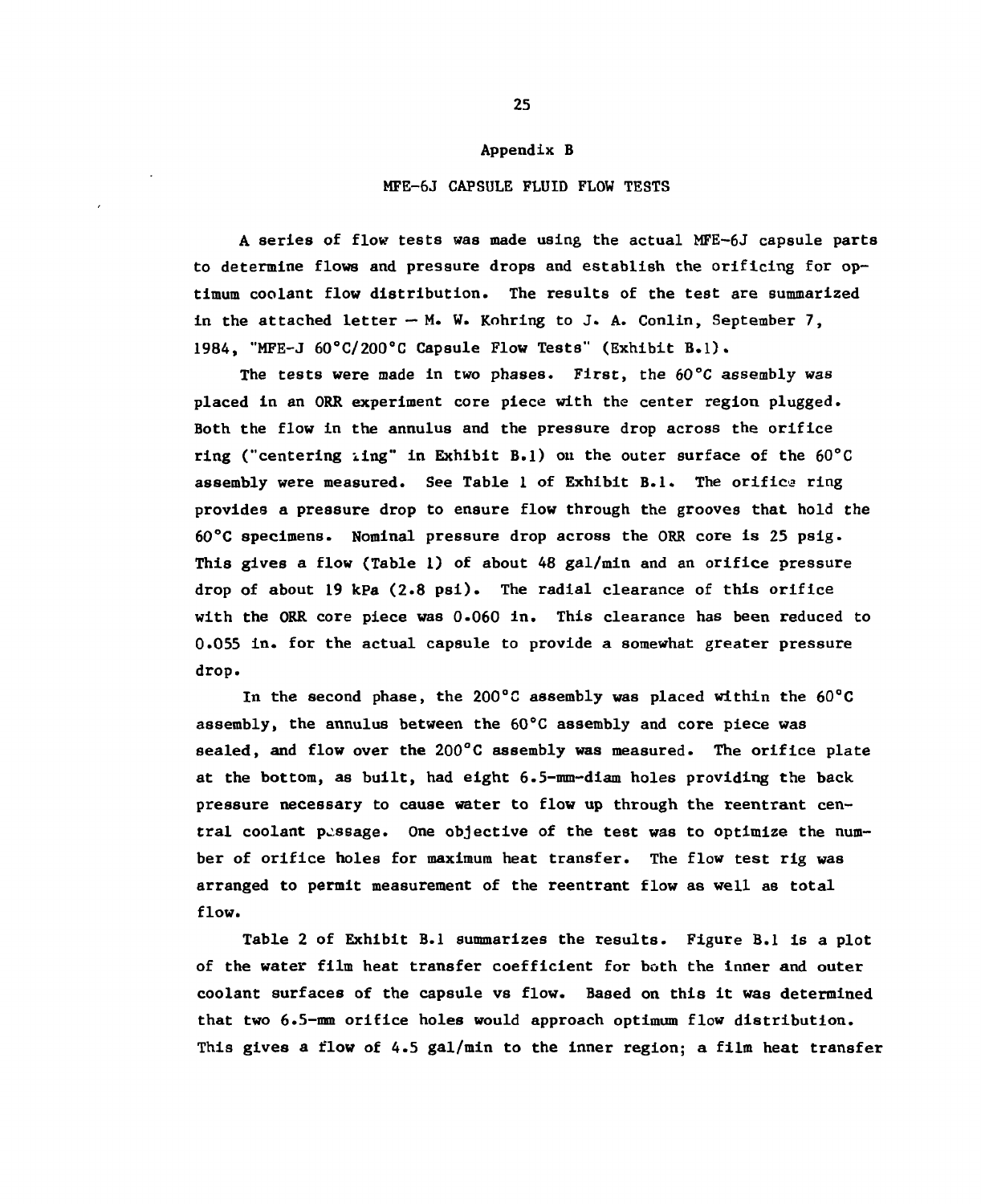# **INTRA-LABORATORY CORRESPONDENCE OAK RIDGE NATIONAL LABORATORY**

**September 7, 1984** 

**To: J. A. Conlln** 

**From: M. W. Kohring**  Subject: MFE-J 60°C/200°C Capsule Flow Test

**A series of flow tests was conducted during the period July 27-August 16 on the subject capsule simulating flow conditions across the core of the ORR (25 psid). The tests conducted are described as follows:** 

- Flow Test 1 Measured flow through the annulus between core filler **piece (Dwg. M-11552-EM-003-D, Rl) and 60°C specimen holder (Dwg. X2E11837-106A) and differential pressure across centering ring (not shown on drawing).**
- **Flow Test 2 A series of tests to measure the flow through the annul us between the 60°C specimen holder and the 200°C in-core capsule subassembly (X2E11837-107A) and to determine the ratio of the flow through the 1/4-in. orifices in the adapter piece (part #9 of X2E11837-107A) to the flow through the water outlet tube (part #6 of X2E11837-107A). This ratio was determined for various conditions altered by plugging some of the eight 1/4-in. orifices.**

**Results of the flow tests are detailed in the attached tables.** 

**MWKimca** 

**Attachments** 

**cc: G. R. Hicks** 

- **S.- S. Hurt**
- **J. A. Setaro**
- **I . I . Siman-Tov**
- **J. W. Woods**

Exhibit B.1. Letter from M. W. Kohring to J. A. Conlin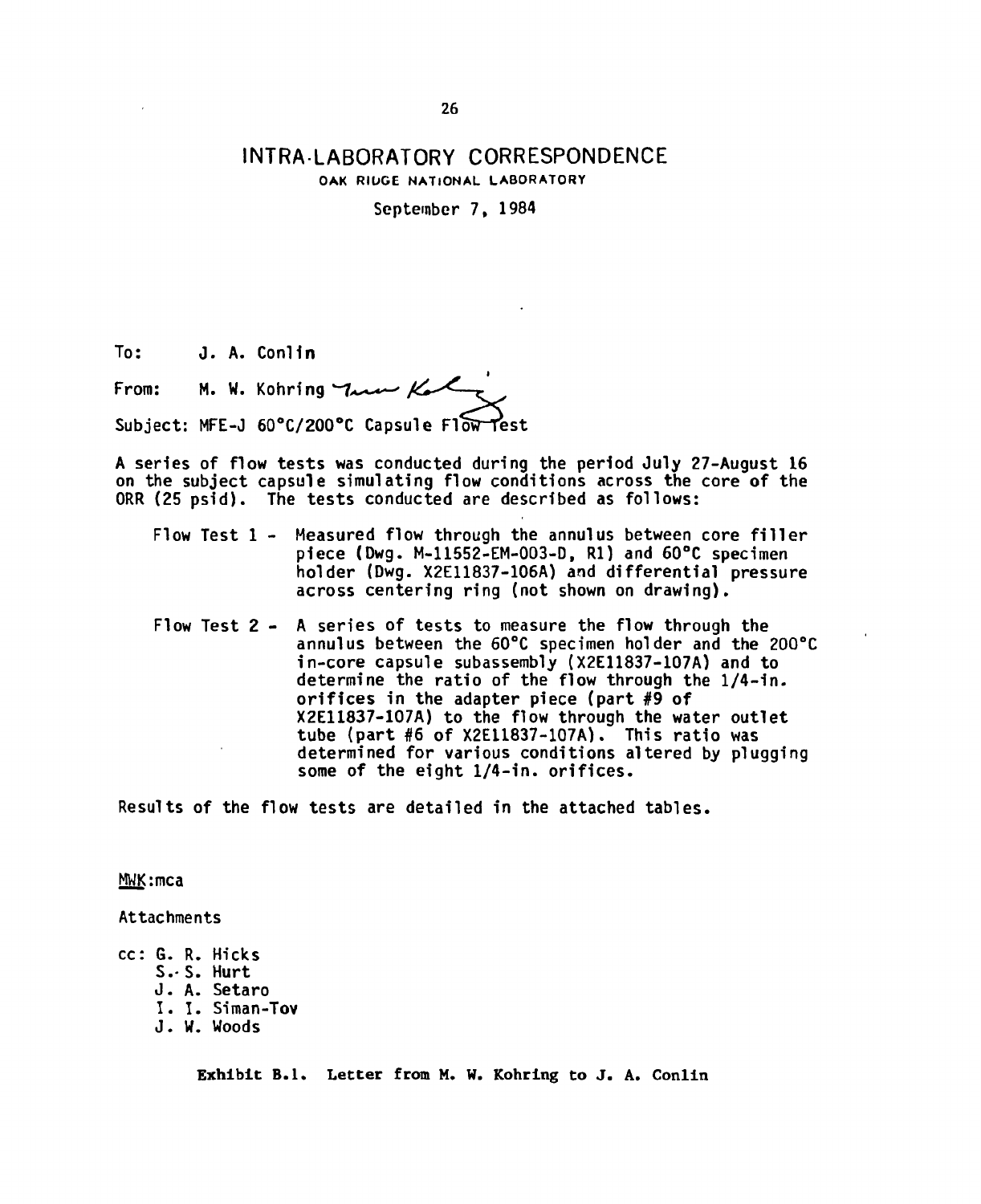| Flow rate<br>(gpm) | Differential pressure<br>across assembly<br>(psid) | Differential pressure<br>across centering ring<br>(in. H <sub>2</sub> 0) |
|--------------------|----------------------------------------------------|--------------------------------------------------------------------------|
| 24.0               | 6.2                                                | 14.8                                                                     |
| 28.8               | 10.2                                               | 30.6                                                                     |
| 33.6               | 13.4                                               | 47.6                                                                     |
| 38.4               | 18.0                                               | 57.5                                                                     |
| 43.2               | 20.9                                               | 66.9                                                                     |
| 44.2               | 22.2                                               | 70.0                                                                     |
| 48.0               | 25.0                                               | $78.0*$                                                                  |

**Table 1. Results of Flow Test 1** 

**\*Extrapolated value** 

 $\mathcal{A}^{\mathcal{A}}$ 

**Table 2. Results of Flow Test 2 (for 25 psid across assembly)** 

| No. of<br>orifices<br>plugged | Total flow around<br>200°C in-core<br>capsule subassembly<br>(gpm) | Flow A<br>$(thru 1/4-in.$<br>orifices)<br>(gpm) | Flow B<br>(thru water<br>outlet tube)<br>(gpm) | Flow A<br>From B |
|-------------------------------|--------------------------------------------------------------------|-------------------------------------------------|------------------------------------------------|------------------|
| 8                             | 10.2                                                               | 3.6                                             | 6.6                                            | 0.55:1           |
| 7                             | 14.9                                                               | 9.4                                             | 5.5                                            | 1.7:1            |
| 6                             | 18.7                                                               | 14.0                                            | 4.7                                            | 3.0:1            |
| 4                             | 20.7                                                               | 17.8                                            | 2.9                                            | 6.1:1            |
| 2                             | 22.0                                                               | 19.9                                            | 2.1                                            | 9.5:1            |
| 0                             | 23.0                                                               | 21.7                                            | 1.3                                            | 16.7:1           |

Exhibit B.l (continued)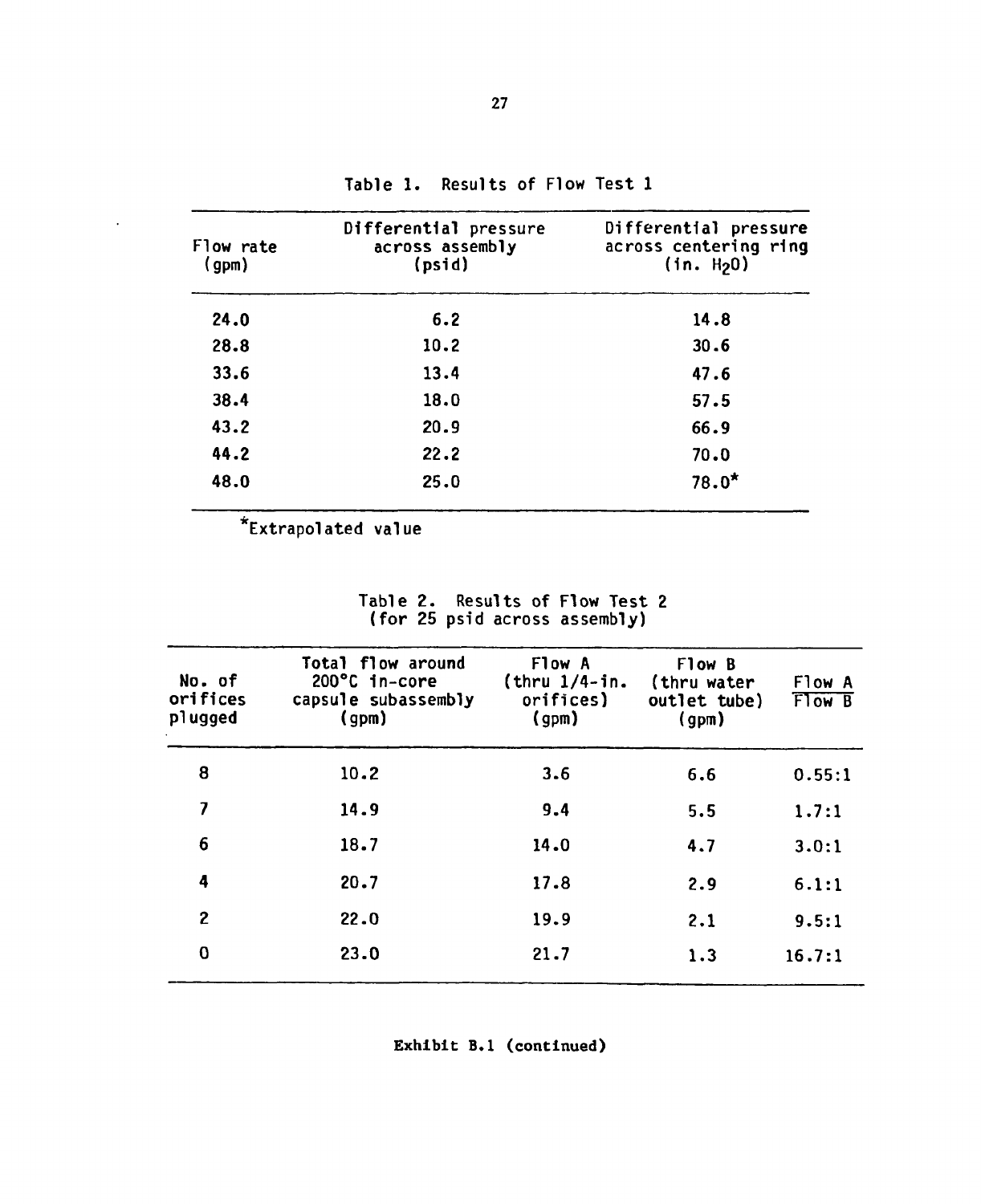

Fig. B.1. Surface heat transfer coefficients for 200°C region of capsule MFE-6J as a function of coolant flow rate.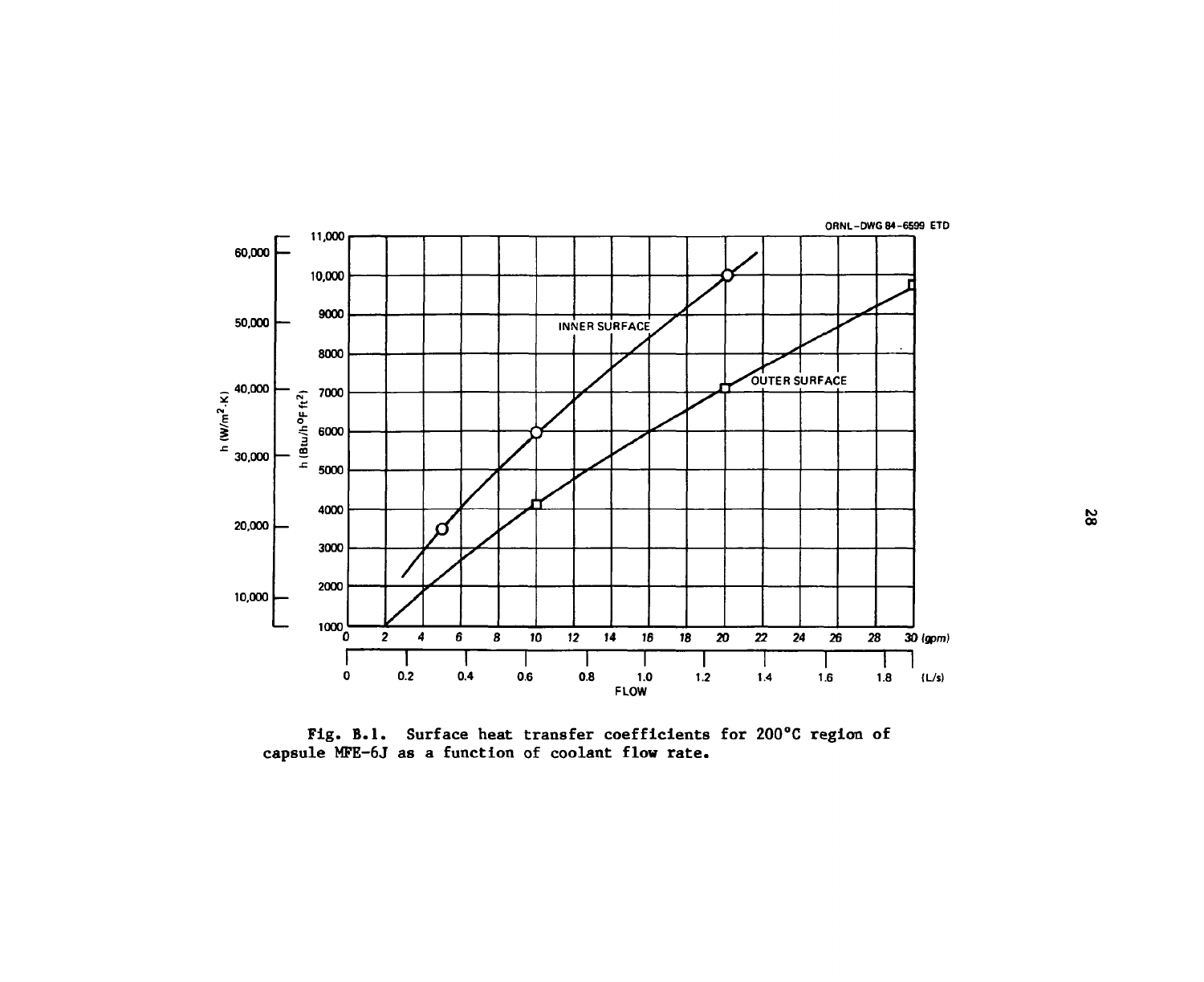

coefficient of  $\sim$ 18,200 W/m<sup>2</sup>.K (3,200 Btu/h. F.ft<sup>2</sup>);  $\sim$ 18 gal/min over the outer surface; and a heat transfer coefficient of 36,900 W/m2«K (6,500 Btu/h•°F•ft<sup>2</sup>). Note: Eight 6.5-mm holes in the orifice plate give a flow of 21 gal/min and a heat transfer coefficient of 42,500 W/m2»K (7,500 Btu/h\*°F»ft2) over the outer surface of the capsule.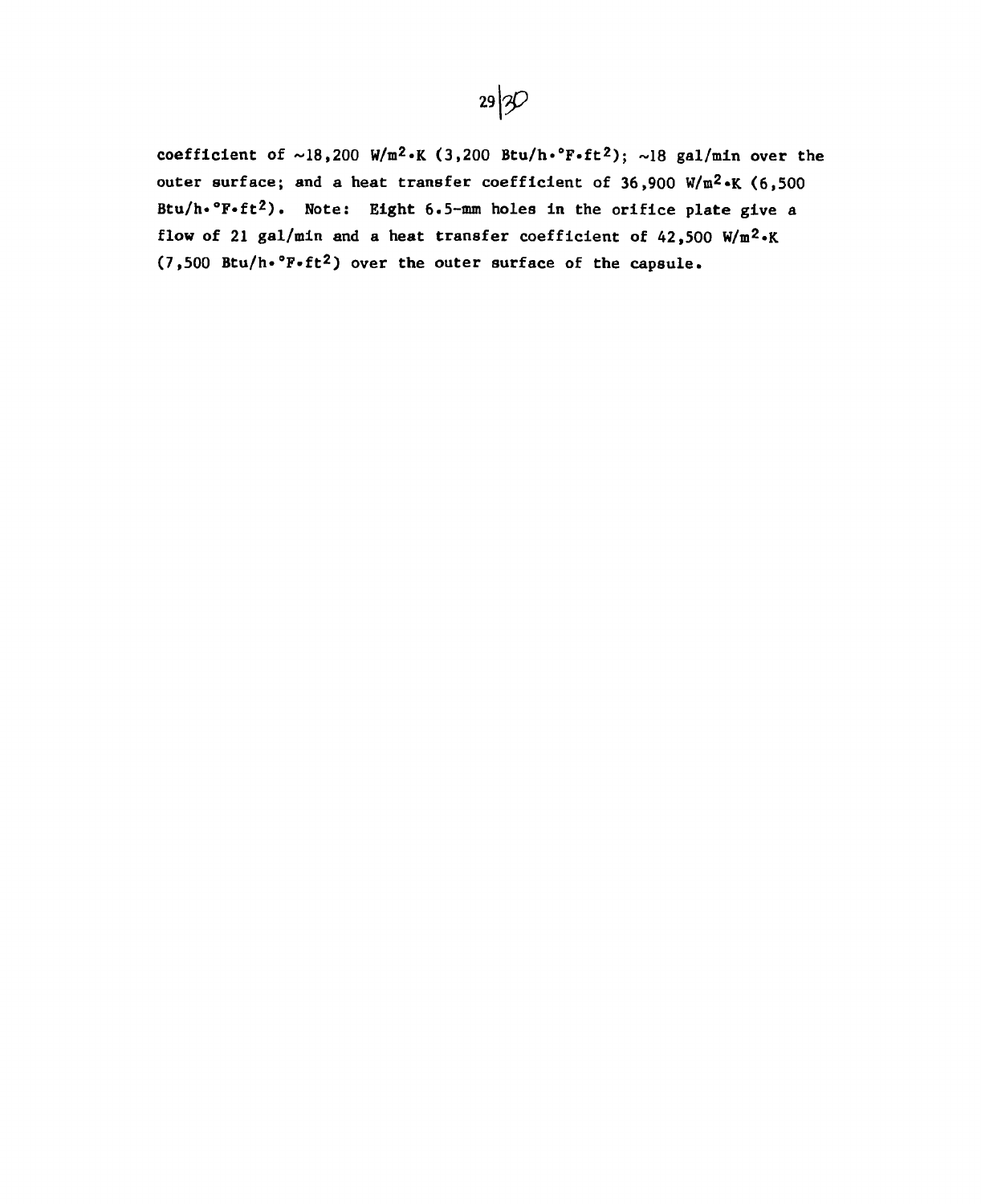#### Appendix C

#### ANALYSIS OF THERMAL PERFORMANCE

An analysis of the 200°C prototype capsule thermal performance was made. The heat generation within the capsule was calculated using measured temperatures with 100% He, Ne, and Ar as the temperature control gas. The water film heat transfer coefficients were taken from Fig. B.l. The operating gas gaps were calculated using as-built measured dimensions corrected for thermal expansion. The results are summarized In Table C.l. There is good agreement for the three control gas compositions despite the fact that they were made at different times and in different ORR fuel cycles. Note that the outer gas gap between the aluminum and stainless steel capsule wall is reduced to  $0.038$  mm  $(0.0015 \text{ in.})$  at  $300^{\circ}$ C with  $100\%$ argon. Aluminum may swell under Irradiation, and even a small amount of swelling would seriously affect the ability of this capsule to maintain elevated temperatures.

It was recommended in the body of the report that consideration be given to eliminating the inner water coolant channel. This would simplify the construction considerably. Based on the observed operating conditions, removal of the central coolant would, with the as-built dimensions of the prototype, result in an operating temperature with 100% helium control gas of about 170°C. This reduces the margin for error or a change in ORR conditions. The design gas gap tolerances are as close as practicable. The mean, cold, as-built, outer gas gap was found to be 0.173 mm (0.0068 in.) (0.345-mm diametrical clearance). The drawing tolerances allow for a cold diametrical clearance of 0.358 mm (0.0141 in.) to 0.399 mm (0.0157 in.). The mean as-built diametrical clearance was 0.345 mm (0.0136 in.), which is slightly under the minimum allowed by the tolerances. If the maximum gas gap (as allowed by the tolerance) were present and there were no central cooling, the temperature with 100% helium control gas would be estimated to be about 185°C, leaving only a 15°C margin.

The average calculated heat generation rate of Table C.2 corresponds to a mean gamma heat of 5.3 W/g over the 230- $\text{mm}$  (9-in.) specimen region.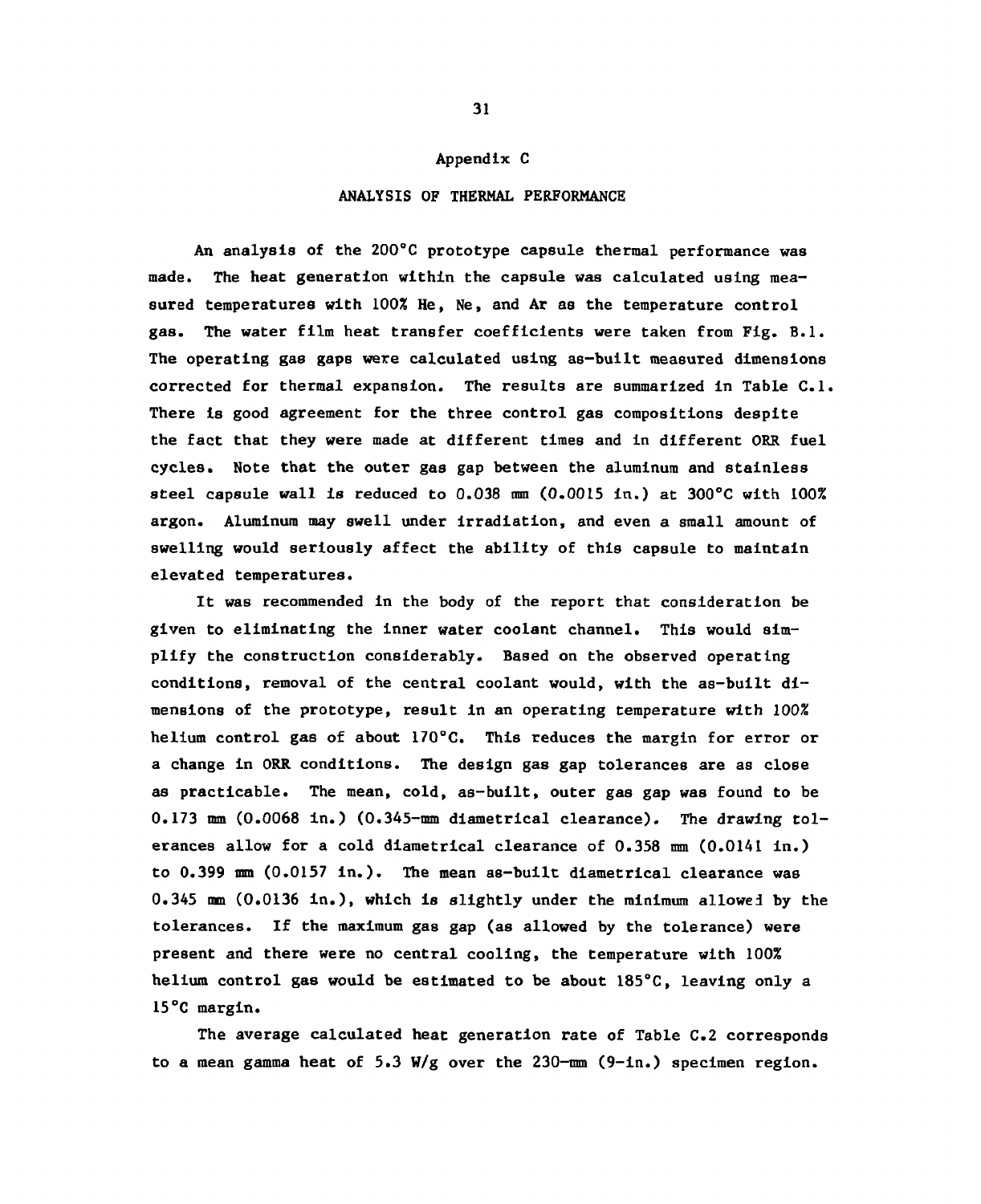| Temperature<br>control | Specimen<br>temperature<br>(°c) | Gas gap<br>[mm (in.)] |                                                                              |            | Mean control<br>conductant                                             | Heat transferred across<br>gas gaps <sup>"</sup><br>[W (Btu/h)] |             | Total                    |              |  |
|------------------------|---------------------------------|-----------------------|------------------------------------------------------------------------------|------------|------------------------------------------------------------------------|-----------------------------------------------------------------|-------------|--------------------------|--------------|--|
| gas                    |                                 |                       | Inner                                                                        |            | Outer                                                                  | $11/$ $\cdot$ K<br>$(Btu/h \cdot 'F \cdot f t)$                 |             |                          | [W (Btu/h)]  |  |
|                        |                                 |                       | Cold                                                                         | <b>Hot</b> | Cold                                                                   | Hot                                                             |             | Inner gap                | Outer gap    |  |
| Helium                 | 140                             |                       | $0.058$ (0.0023) 0.076 (0.0030)                                              |            | $0.172$ (0.0068) $0.124$ (0.0049)                                      | 0.187(0.108)                                                    |             | 1762 (6014) 3307 (11290) | 5069 (17304) |  |
| Neon                   | 220                             |                       |                                                                              |            | $0.058$ (0.0023) $0.090$ (0.00358) $0.172$ (0.0068) $0.0826$ (0.00325) | 0.061 (0.0352)                                                  | 1180 (4028) | 3705 (12648)             | 4885 (16676) |  |
| Argon                  | 304                             |                       | $0.058$ $(0.0023)$ $0.107$ $(0.00423)$ $0.172$ $(0.0068)$ $0.038$ $(0.0015)$ |            |                                                                        | 0.024(0.014)                                                    | 623 (2128)  | 4858 (16582)             | 5481 (18710) |  |

Table C.l. Results of analysis of thermal generating conditions of MFE-6J prototype capsule

 $u$ The heat rates presented are the total heat generated in the specimens and the 230—mm (9-in.) specimen region of the aluminum.

 $\ddot{\phantom{a}}$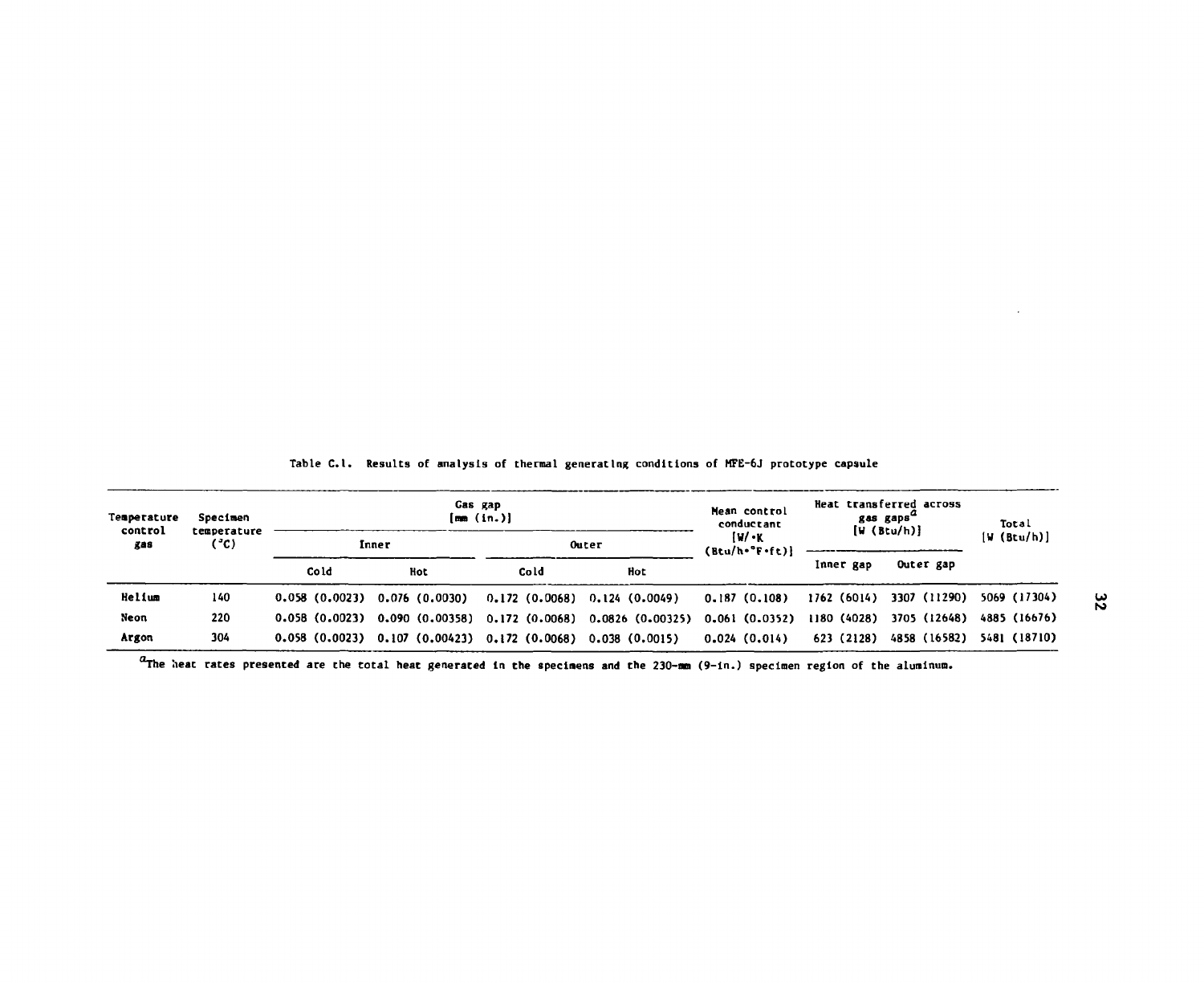| Distance ORR      | Gamma heating<br>(W/g)       |                           |  |  |
|-------------------|------------------------------|---------------------------|--|--|
| midplane<br>(in.) | Without<br>hafnium<br>sleeve | With<br>hafnium<br>sleeve |  |  |
| $+9$              | 2.4                          | $2 - 2$                   |  |  |
| $+3$              | 4.2                          | 3.9                       |  |  |
| Midplane          | 4.9                          | 4.5                       |  |  |
| —3                | 5.4                          | 4.9                       |  |  |
| -6                | 5.4                          | 5.1                       |  |  |
| -9                | 4.7                          | 4.3                       |  |  |

### Table C.2. Results of gamma heating rate measurements made in position C-3 on February 28, 1984

A gamma heat measurement was made February 28, 1984, in the ORR C-3 position with a mock-up simulating an MFE-4 capsule configuration both with and without a hafnium sleeve (Table C.2). The measured peak gamma heat in steel was measured at 5.4 W/g.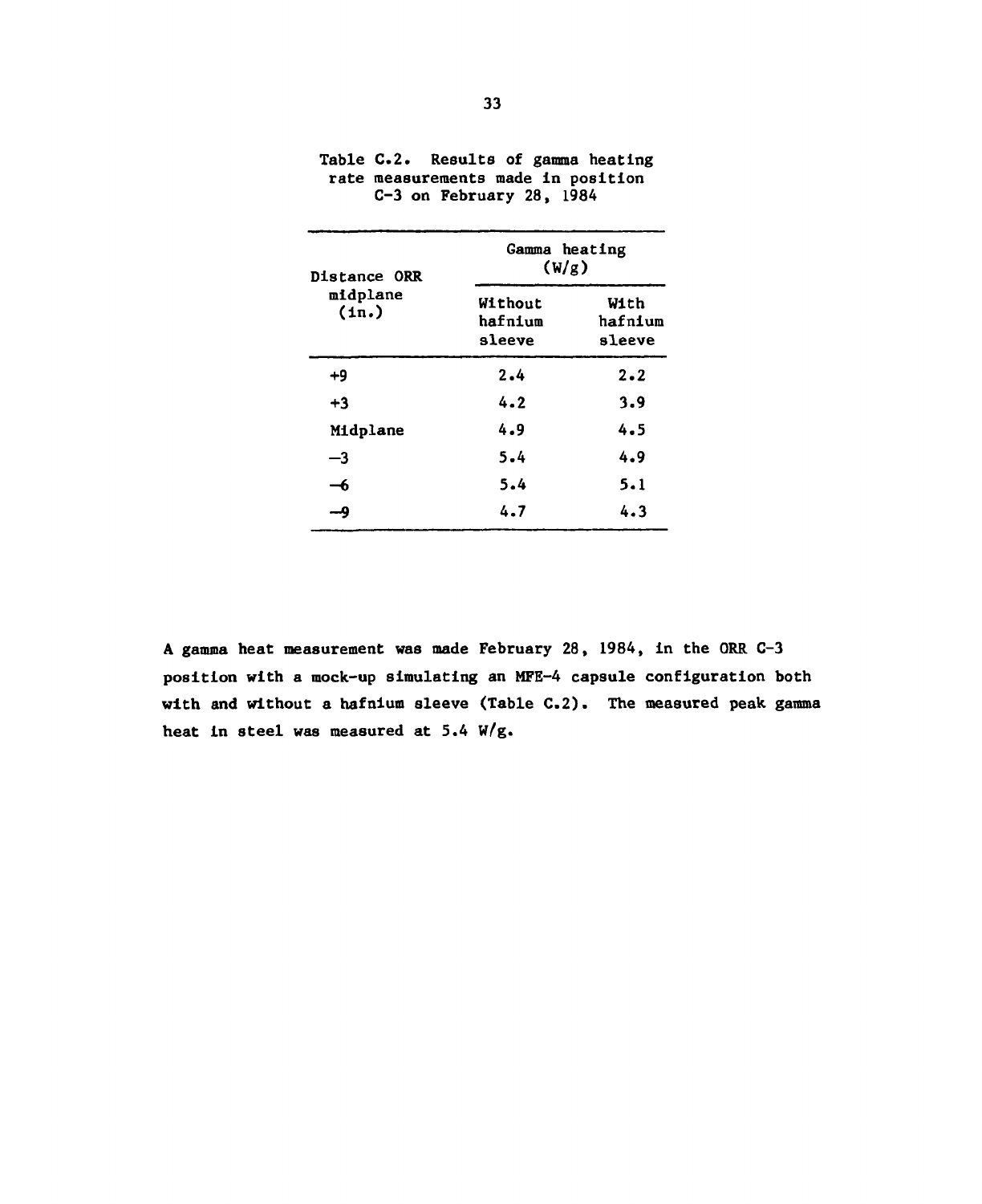ORNL/TM-9644 Dist. Category UC-20c

### Internal Distribution

| 1. L. A. Berry       | 16. A. F. Rowcliffe                  |
|----------------------|--------------------------------------|
| 2. E. E. Bloom       | 17. J. L. Scott                      |
| 3. C. D. Cagle       | 18. I. I. Siman-Tov                  |
| 4. E. D. Clemmer     | 19. J. O. Stiegler                   |
| 5. J. A. Conlin      | $20.$ J. H. Swanks                   |
| 6. B. E. Corbett     | 21. M. Tanaka                        |
| 7. J. A. Getsi       | $22-26$ . K. R. Thoms                |
| 8. M. L. Grossbeck   | 27. H. E. Trammell                   |
| 9. S. Hamada         | $28.$ C. D. West                     |
| 10. D. W. Heatherly  | $29.$ J. W. Woods                    |
| $11.$ S. S. Hurt     | 30. ORNL Patent Office               |
| 12. R. E. MacPherson | 31. Central Research Library         |
| 13. B. H. Montgomery | 32. Document Reference Section       |
| $14.$ O. B. Morgan   | 33-34. Laboratory Records Department |
| 15. F. R. Mynatt     | 35. Laboratory Records (RC)          |

### External Distribution

36. Argonne National Laboratory, Bldg. 205, 9700 South Cass, Ave., Argonne, IL 60439

L. R. Greenwood

- 37-41. Hanford Engineering Development Laboratory, Westinghouse Hanford Company, P.O. Box 1970, Richland, WA 99352
	- A. M. Ermi, Irradiation Technology
	- R. W. Powell, Fusion Program, W/A-58
	- R. J. Puigh
	- J. L. Straalsund, Fusion Program, W/C-61
	- H. Heinisch, Irradiation
- 42-44. Japan Atomic Energy Research Institute, Tokai Research Establishment, Tokai-mura, Naka-gun, Ibaraki-ken, Japan 319-11

A. Hishinuma, Physics Metallurgy Laboratory, Nuclear Fuel Research Division T. Kondo, Deputy Director, Department of Fuels and Materials Research S. Jitsukawa, Physics Metallurgy Laboratory, Nuclear Fuel Research Difiision